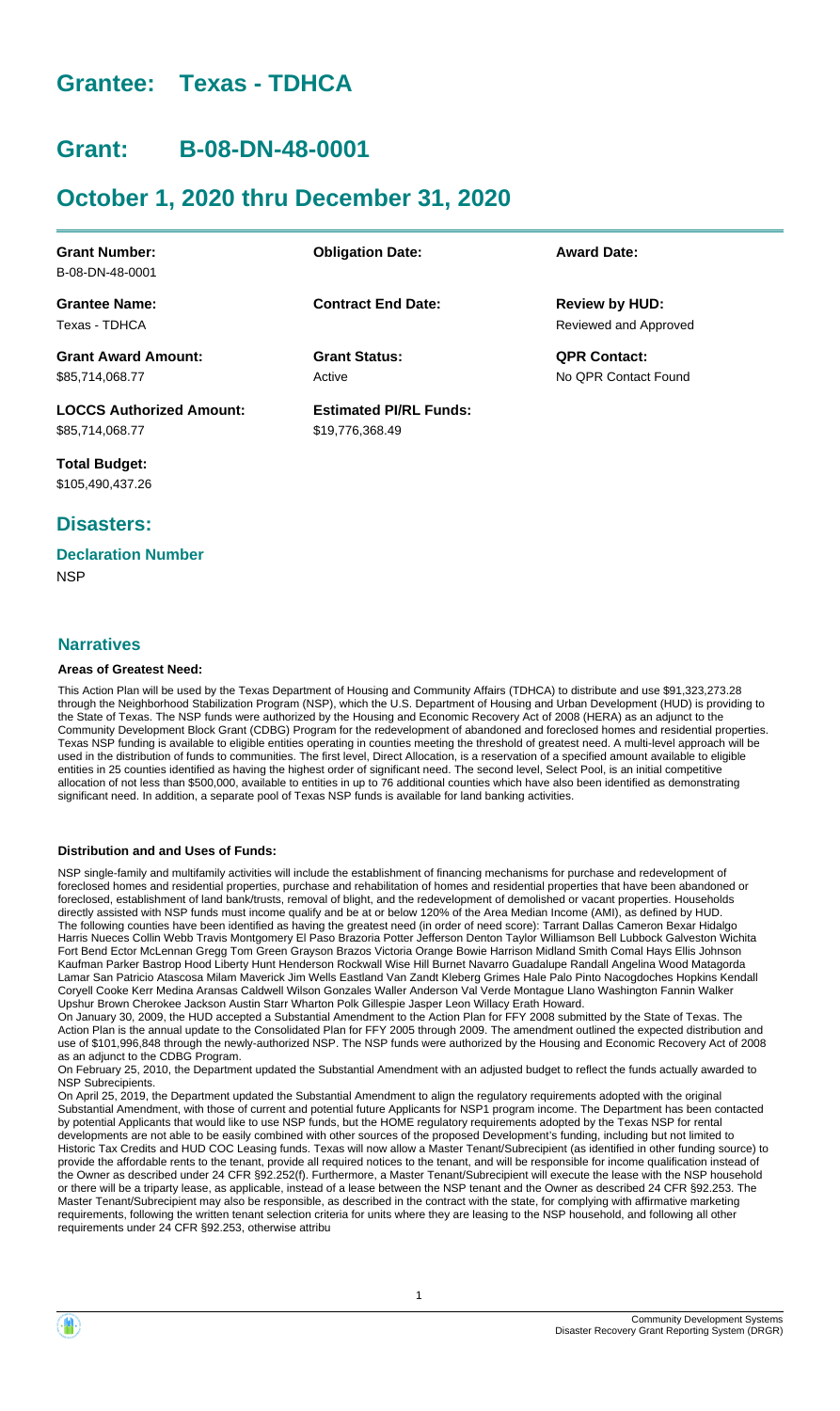#### **Distribution and and Uses of Funds:**

table to the Owner. For these Developments, to ensure that the state can enforce its requirements against all parties, the state will have a triparty contract with the Master Tenant/Subrecipient (as applicable), in addition to its land use restriction agreement.

**Definitions and Descriptions:**

**Low Income Targeting:**

#### **Acquisition and Relocation:**

**Public Comment:**

| <b>Overall</b>                                     | <b>This Report Period</b> | <b>To Date</b>   |
|----------------------------------------------------|---------------------------|------------------|
| <b>Total Projected Budget from All Sources</b>     | \$4,056,386.41            | \$100,515,182.46 |
| <b>Total Budget</b>                                | \$4,056,386.41            | \$100,515,182.46 |
| <b>Total Obligated</b>                             | \$4,056,386.41            | \$100,465,181.83 |
| <b>Total Funds Drawdown</b>                        | \$91,793.53               | \$89,028,951.42  |
| Program Funds Drawdown                             | \$0.00                    | \$74,053,154.12  |
| Program Income Drawdown                            | \$91,793.53               | \$14,975,797.30  |
| <b>Program Income Received</b>                     | \$0.00                    | \$17,061,543.52  |
| <b>Total Funds Expended</b>                        | \$0.00                    | \$79,789,230.72  |
| <b>HUD Identified Most Impacted and Distressed</b> | \$0.00                    | \$0.00           |
| <b>Other Funds</b>                                 | \$0.00                    | \$0.00           |
| <b>Match Funds</b>                                 | \$0.00                    | \$0.00           |
| Non-Match Funds                                    | \$0.00                    | \$0.00           |
| <b>Funds Expended</b>                              |                           |                  |
| <b>Overall</b>                                     | <b>This Period</b>        | <b>To Date</b>   |
| Abilene Neighborhoods in Progress                  | \$0.00                    | \$5,000.00       |
| City of Bryan                                      | \$0.00                    | \$260,812.17     |
| City of El Paso                                    | \$0.00                    | \$224,731.39     |
| City of Galveston1                                 | \$0.00                    | \$629,475.39     |
| City of Galveston2                                 | \$0.00                    | \$270,409.43     |
| City of Garland                                    | \$0.00                    | \$596,983.11     |
| City of Harlingen                                  | \$0.00                    | \$365,975.21     |
| City of Houston                                    | \$0.00                    | \$1,292.36       |
| City of Huntsville                                 | \$0.00                    | \$1,174,067.93   |
| City of Irving                                     | \$0.00                    | \$2,931,741.12   |
| City of Kilgore                                    | \$0.00                    | \$145,219.95     |
| Affordable Homes of South Texas, Inc.              | \$0.00                    | \$2,845,005.48   |
| City of Laredo                                     | \$0.00                    | \$1,839,922.14   |
| City of Lubbock                                    | \$0.00                    | \$1,196.57       |
| City of Odessa                                     | \$0.00                    | \$137,853.75     |
| City of Port Arthur                                | \$0.00                    | \$918,632.42     |
| City of San Angelo                                 | \$0.00                    | \$221,416.08     |
| City of San Marcos                                 | \$0.00                    | \$332,158.37     |

City of Seguin1 \$ 0.00 \$ 353,312.98

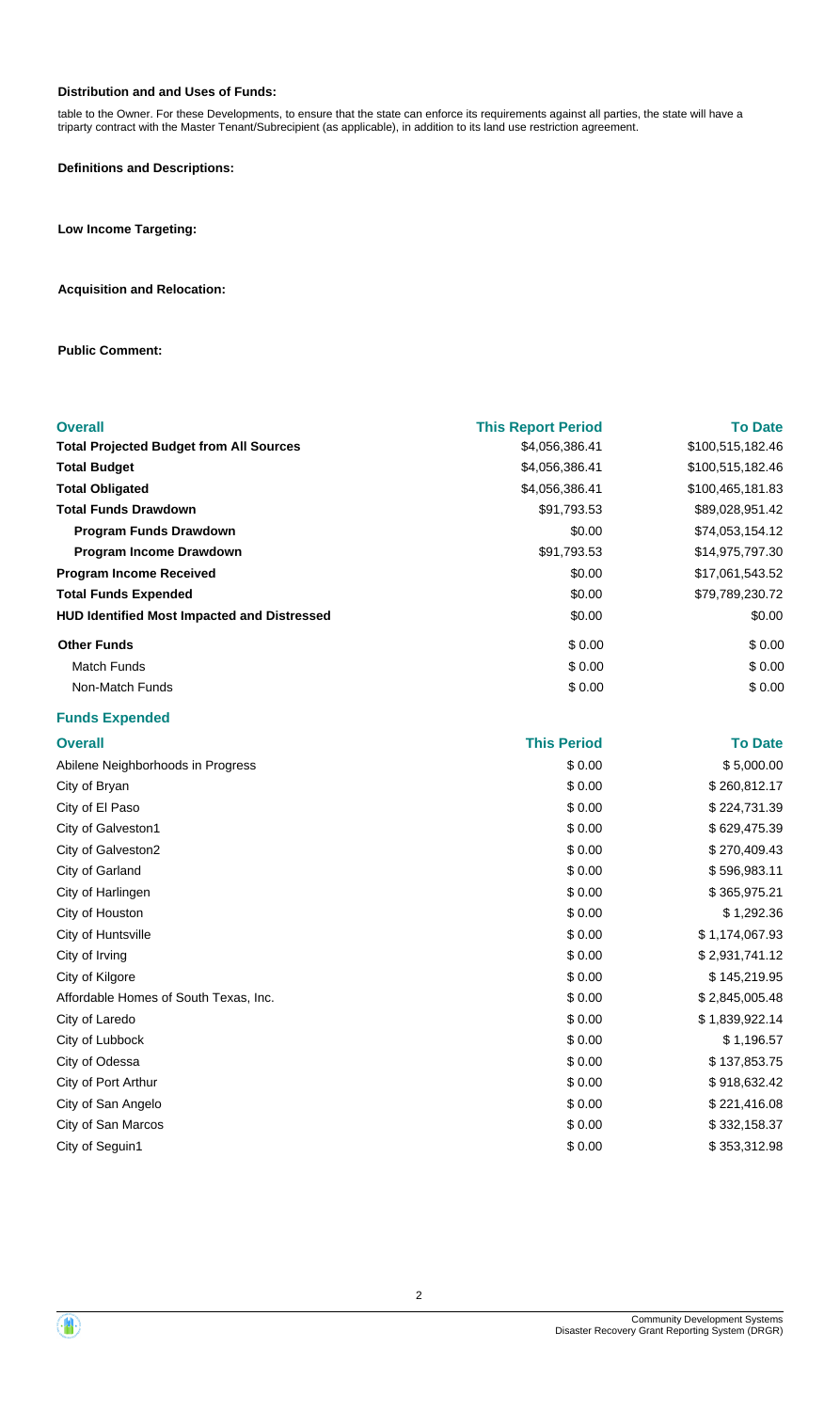| City of Seguin2                                         | \$0.00 | \$280,041.40    |
|---------------------------------------------------------|--------|-----------------|
| City of Terrell                                         | \$0.00 | \$49,554.35     |
| City of Waelder                                         | \$0.00 | \$306,946.56    |
| Austin Habitat for Humanity, Inc.                       | \$0.00 | \$1,253,290.94  |
| Commons at Goodnight, LP                                | \$0.00 | \$0.00          |
| Community Development Corporation of Brownsville        | \$0.00 | \$2,925,008.52  |
| <b>Covenant Community Capital Corporation</b>           | \$0.00 | \$5,278,347.69  |
| Enterprise Community Partners, Inc.                     | \$0.00 | \$454,305.09    |
| FC Austin One Housing Corporation                       | \$0.00 | \$7,260,289.00  |
| Fort Worth Affordability, Inc.                          | \$0.00 | \$11,838,751.00 |
| Frazier Revitalization, Inc.                            | \$0.00 | \$409,720.00    |
| Guadalupe Neighborhood Development Corporation          | \$0.00 | \$323,000.00    |
| Housing Authority of San Benito                         | \$0.00 | \$173,712.71    |
| Housing Authority of the City of Fort Worth             | \$0.00 | \$20,506.52     |
| <b>Brownsville Housing Authority</b>                    | \$0.00 | \$2,646,834.11  |
| Housing Authority of the City of San Benito             | \$0.00 | \$233,624.73    |
| Housing Authority of the County of Hidalgo              | \$0.00 | \$892,281.00    |
| Housing and Community Services, Inc.2                   | \$0.00 | \$2,953,125.00  |
| <b>Inclusive Communities Project</b>                    | \$0.00 | \$335,870.10    |
| Midland County Housing Authority                        | \$0.00 | \$627,780.57    |
| Pepper Tree Manor 250 GP, LLC                           | \$0.00 | \$3,852,000.00  |
| Plano Housing Corporation                               | \$0.00 | \$5,068.84      |
| Riverside Senior Investments, LP                        | \$0.00 | \$0.00          |
| San Antonio Alternative Housing Corporation             | \$0.00 | \$3,192,800.29  |
| <b>TBD</b>                                              | \$0.00 | \$6,198,851.51  |
| Bryan-College Station Habitat for Humanity              | \$0.00 | \$0.00          |
| <b>Tarrant County Housing Partnership</b>               | \$0.00 | \$3,779,009.71  |
| <b>Texarkana Grim Housing Partners</b>                  | \$0.00 | \$0.00          |
| Texas Department of Housing and Community Affairs       | \$0.00 | \$8,932.58      |
| Texas State Affordable Housing Corporation              | \$0.00 | \$4,972,445.46  |
| <b>Travis County Housing Finance Corporation</b>        | \$0.00 | \$391,472.00    |
| UPCDC TEXAS, Inc.                                       | \$0.00 | \$1,839,228.30  |
| <b>Builders of Hope CDC</b>                             | \$0.00 | \$1,085,270.57  |
| <b>Central Dallas Community Development Corporation</b> | \$0.00 | \$5,400.00      |
| City of Austin                                          | \$0.00 | \$2,031,644.85  |
| City of Beaumont                                        | \$0.00 | \$908,911.47    |
|                                                         |        |                 |

# **Progress Toward Required Numeric Targets**

| <b>Requirement</b>                       | <b>Target</b>   | <b>Projected</b> | <b>Actual</b>   |
|------------------------------------------|-----------------|------------------|-----------------|
| <b>Overall Benefit Percentage</b>        | $.00\%$         |                  | 0%              |
| <b>Minimum Non Federal Match</b>         | \$.00           |                  | \$.00           |
| <b>Limit on Public Services</b>          | \$12,857,110.32 |                  | NA.             |
| Limit on Admin/Planning                  | \$8,571,406.88  |                  | \$9,304,885.23  |
| <b>Limit on Admin</b>                    | \$.00           |                  | \$9,304,885.23  |
| <b>Most Impacted and Distressed</b>      | \$.00           |                  | \$.00           |
| <b>Progress towards LH25 Requirement</b> | \$26,372,609.32 |                  | \$54,327,937.45 |

# **Overall Progress Narrative:**

TDHCA continues to work closely with its subrecipients to provide technical assistance and oversight in an effort to guide NSP1 toward successful completion.

Texas NSP this quarter assisted subgrantees to complete activities and contracts. Program income enables developers to complete NSP1 redevelopment activities. To simplify reporting in QPR, Texas NSP will not enter data or narrative for Grantee Activities without reportable action in the quarter. For all unexpired NSP1 Contracts, Texas NSP staff will continue to provide technical assistance and

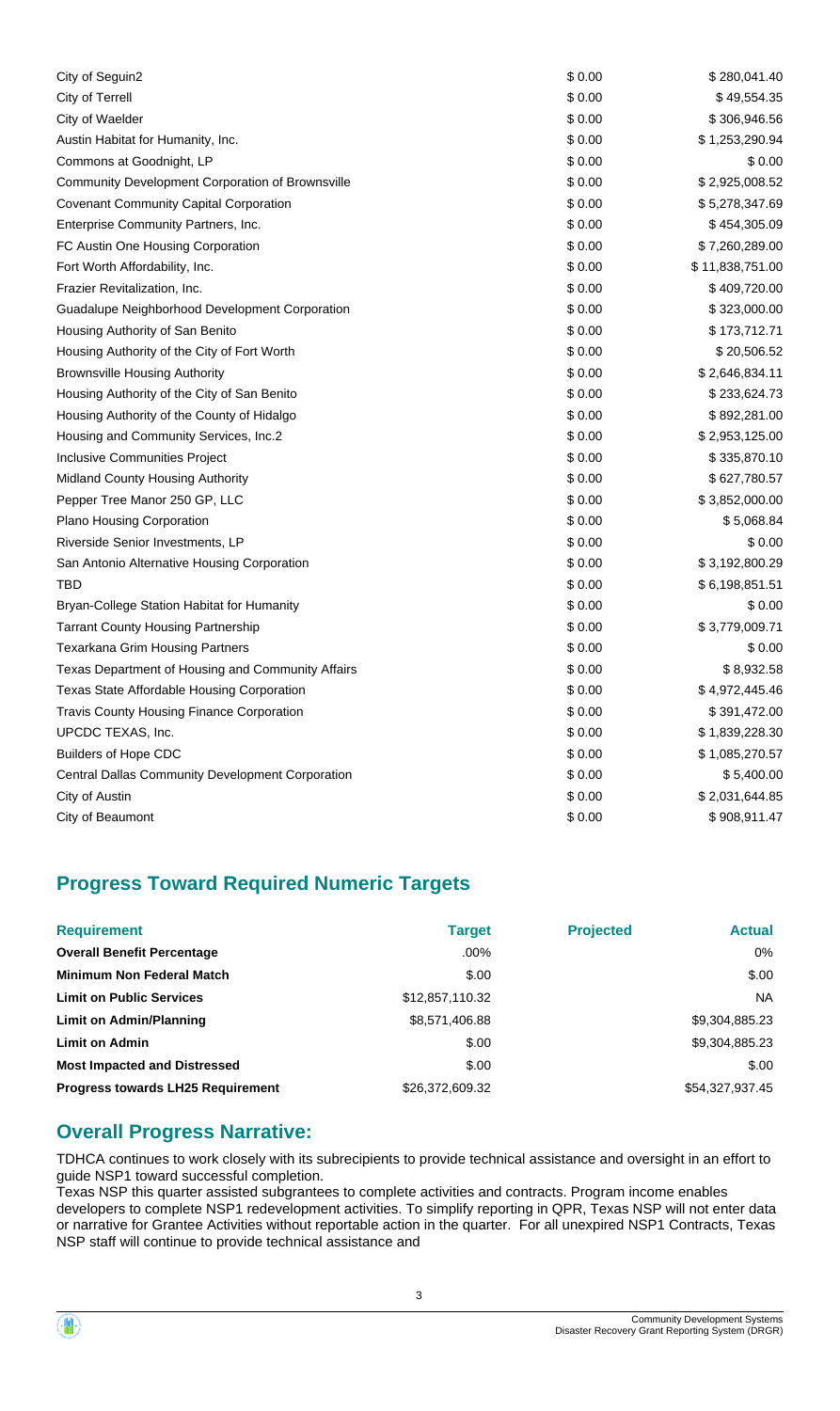support for completion of contract requirements. For this quarter, NO reportable action occurred for the following Grantee Activities: 77090000101 A2 77090000106 B1 77090000106 B1SA 77090000106 B2SA 77090000106 E2 77090000106 E2SA 77090000107 B1SA 77090000108 A1 77090000108 A2 77090000108 B1 77090000108 B1SA 77090000108 C 77090000108 E2SA 77090000110 B1 77090000125 B1SA 77090000125 B2SA 77090000125 E1SA 77090000146 B1SA 77090000146 E1SA 77090000150 B2SA 77090000150 C 77090000154 C 77090000154 E1SA 77090000154 E2SA 77090000163 B1 77090000163 B1SA 77090000163 B2SA 77090000163 F 77090000164 E1 77090000164 E2 77090000164 E2SA 77090000169 B1SA 77090000213 A2SA 77090000604 PI 77090000604 PI-SA 77090000605 PI 77090003106 PI 77090003106 PI-SA 77090003108 PI 77090003154 PI 77090003164 PI 77090003164 PI-SA 77090003200 PI 77090003200 PI-SA 77099999121 B1SA 77099999121 E1SA 77099999124 E1SA 77099999124 E2 77099999170 B1SA 77110000105 A2 The following Activities were completed in previous quarters, there will be no further reporting on these until the final NSP QPR: 77090000104 B1 77090000104 B1SA 77090000104 B2SA 77090000104 F 77090000105 D 77090000105 E1SA 77090000105 E2SA

4

77090000105 F 77090000107 B2SA 77090000107 D 77090000107 F 77090000112 B1SA 77090000112 B2SA 77090000112 F 77090000113 B1

77090000113 B2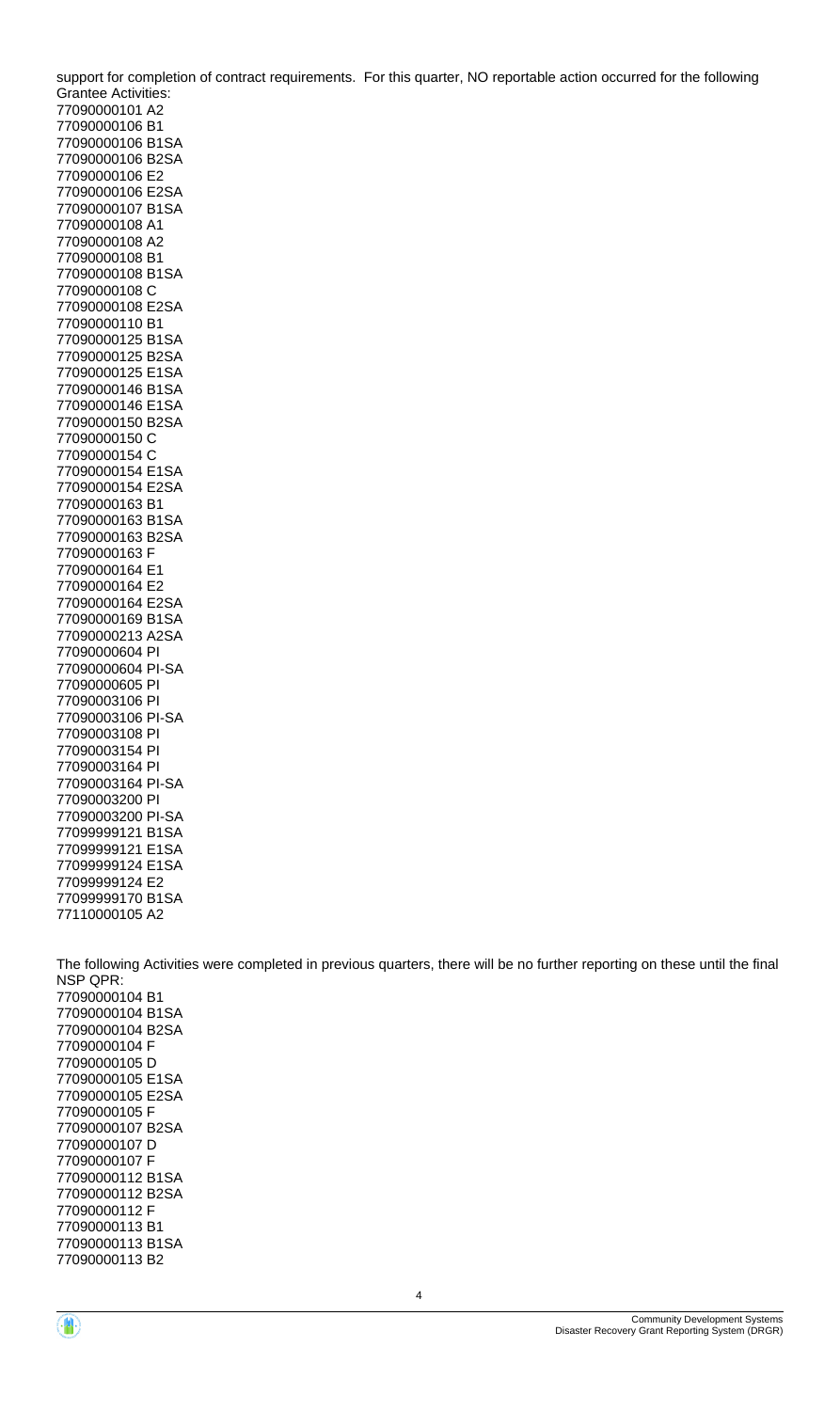77090000113 B2SA 77090000113 E1 77090000113 E1SA 77090000113 E2 77090000113 E2SA 77090000113 F 77090000117 F 77090000119 F 77090000123 B1 77090000123 B1SA 77090000123 B2 77090000123 B2SA 77090000123 D 77090000123 F 77090000125 E2SA 77090000125 F 77090000146 B1 77090000146 B2 77090000146 B2SA 77090000146 E1 77090000146 E2 77090000146 E2SA 77090000146 F 77090000153 E2 77090000153 E2SA 77090000153 F 77090000155 B1 77090000155 B1SA 77090000155 B2 77090000155 B2SA 77090000155 F 77090000156 B1SA 77090000157 A1SA 77090000157 A2 77090000157 A2SA 77090000157 F 77090000158 B1 77090000158 B1SA 77090000158 B2 77090000158 B2SA 77090000158 C 77090000158 D 77090000158 F 77090000160 F 77090000163 D 77090000166 F 77090000172 F 77090000183 F 77090000192 A1 77090000192 A1SA 77090000192 A2 77090000192 A2SA 77090000213 C 77090000213 E2 77090000213 E2SA 77090000213 F 77090000214 B2SA 77090000215 B1SA 77090000215 B2SA 77090000216 B1SA 77090000216 B2SA 77090000217 E1SA 77090000217 E2SA 77090000218 B1SA 77090000218 B2SA 77090000252 B1SA 77090000252 B2SA 77090000265 B1SA 77090000265 B2SA 77090000265 F 77090000600 E2SA 77090000602 B1SA 77090002603 D

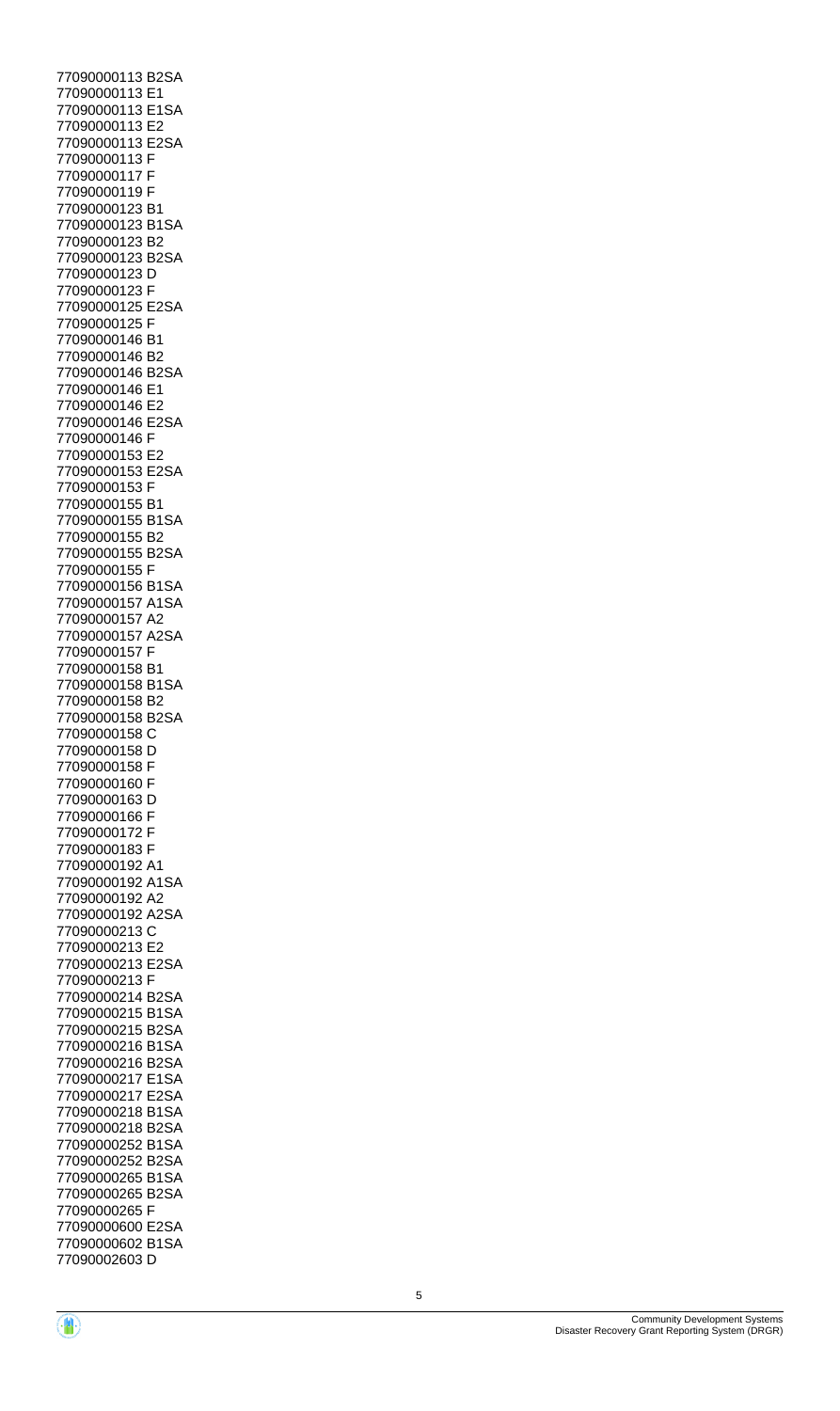77090003104 PI 77090003105 PI-SA 77090003107 PI-SA 77090003110 PI-SA 77090003112 PI 77090003113 PI 77090003113 PI-SA 77090003123 PI 77090003123 PI-SA 77090003125 PI-SA 77090003150 PI-SA 77090003153 PI 77090003169 PI 77090003169 PISA 77099993124 PI 77099993170 PI 77099993170 PISA 77099999120 B1SA 77099999120 B2SA 77099999120 D 77099999120 F 77099999126 B1 77099999126 B1SA 77099999126 B2 77099999126 B2SA 77099999126 E1 77099999126 E1SA 77099999126 E2 77099999126 E2SA 77099999126 F 77099999128 E1 77099999128 E1SA 77099999128 E2 77099999128 E2SA 77099999128 F 77099999140 D 77099999140 F 77099999141 B1SA 77099999141 B2SA 77099999141 D 77099999141 F 77099999173 A1SA 77099999173 A2 77099999173 A2SA 77099999173 F 77099999191 A1SA 77099999191 A2 77099999191 A2SA 77099999200 E1SA 77099999200 E2SA

# **Project Summary**

| <b>Project #, Project Title</b> | <b>This Report</b>                      | <b>To Date</b>                          |                                         |  |
|---------------------------------|-----------------------------------------|-----------------------------------------|-----------------------------------------|--|
|                                 | <b>Program Funds</b><br><b>Drawdown</b> | <b>Project Funds</b><br><b>Budgeted</b> | <b>Program Funds</b><br><b>Drawdown</b> |  |
| 0001, Financing Mechanisms      | \$0.00                                  | \$1,208,566.28                          | \$792,618.17                            |  |
| 0002, Acquisition and Rehab     | \$0.00                                  | \$43,805,749.56                         | \$38,291,217.85                         |  |
| 0003, Land Bank                 | \$0.00                                  | \$9.049.884.46                          | \$8,466,623.57                          |  |
| 0004. Demolition                | \$0.00                                  | \$2,224,502.71                          | \$1,912,698.25                          |  |
| 0005, Redevelopment             | \$0.00                                  | \$21,705,940.05                         | \$16,780,256.52                         |  |
| 0006, Program Income            | \$0.00                                  | \$11,509,596.39                         | \$389,349.00                            |  |
| 0099. Administration            | \$0.00                                  | \$8,476,568.29                          | \$7,420,390.76                          |  |
| 9999, Restricted Balance        | \$0.00                                  | \$0.00                                  | \$0.00                                  |  |

# **Activities**

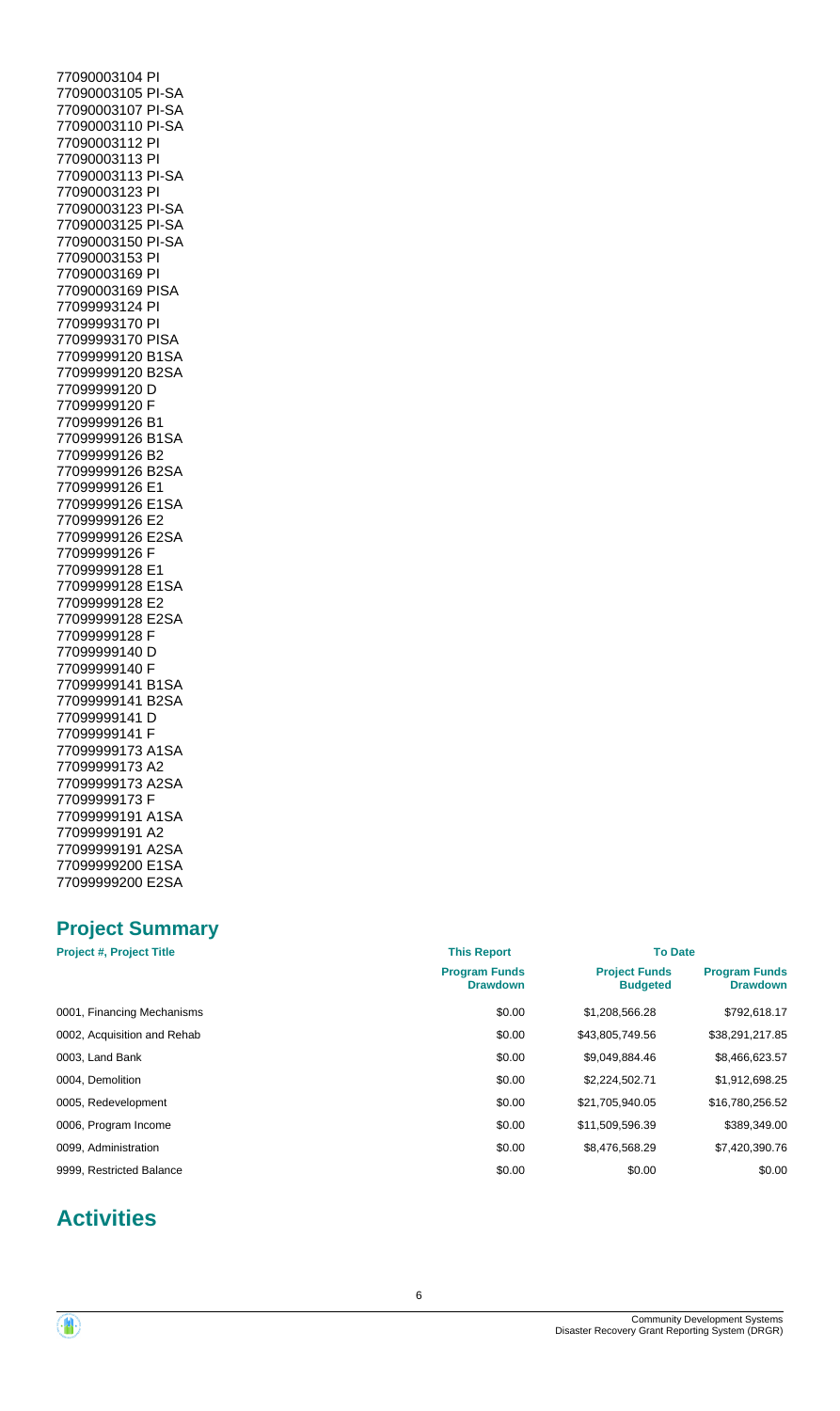# **Project # / 0002 / Acquisition and Rehab**

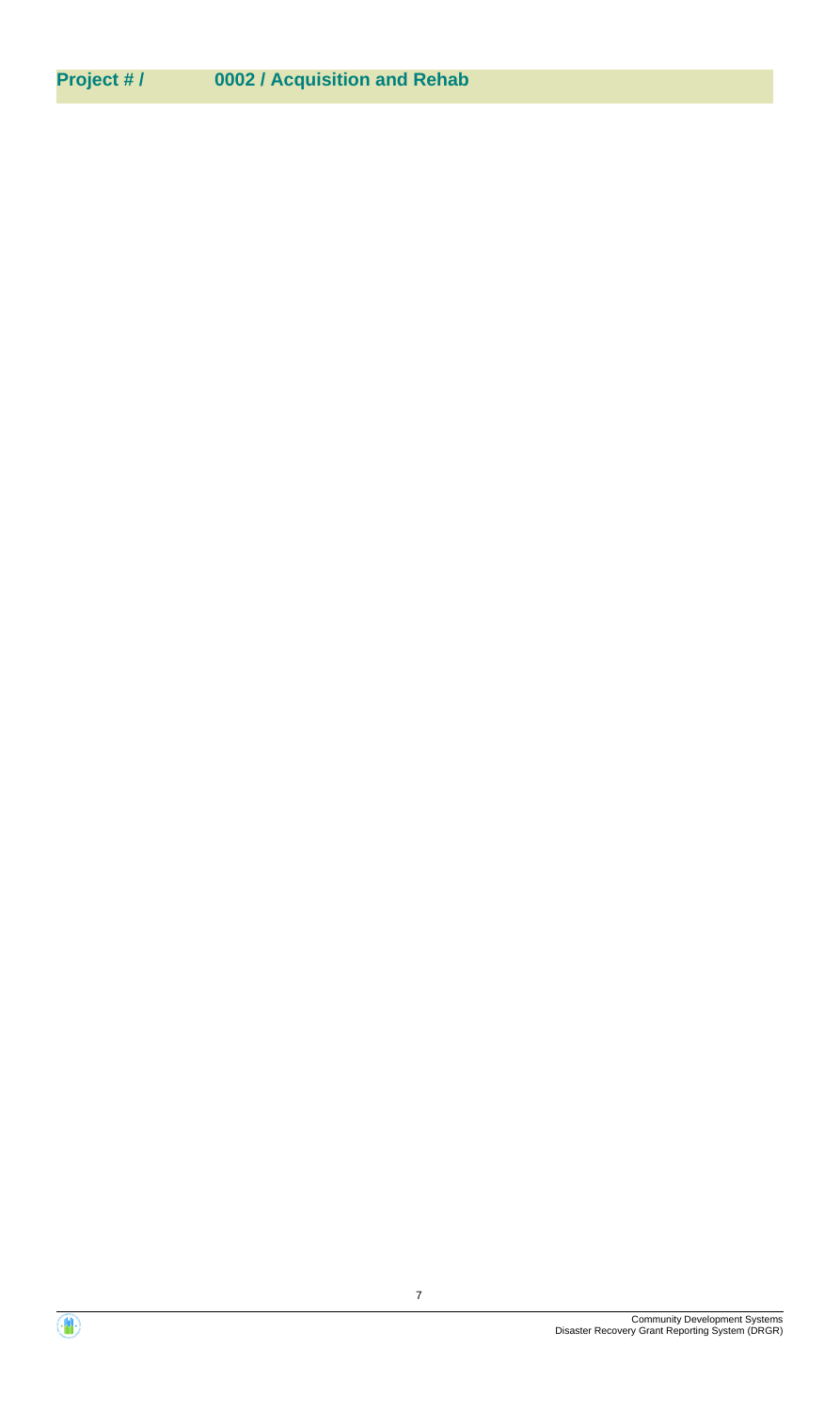**77090000106 B2**

#### **Activitiy Type:**

Rehabilitation/reconstruction of residential structures Under Way

**Project Number:**

0002

**Projected Start Date:** 09/01/2009

**Benefit Type:** Direct ( HouseHold )

NSP Only - LMMI City of Irving **National Objective:**

**Activity Status:**

**Projected End Date: Completed Activity Actual End Date:** 08/31/2018 **Project Title:** Acquisition and Rehab

**Responsible Organization:**

| <b>Overall</b>                                 | Oct 1 thru Dec 31, 2020 | <b>To Date</b> |
|------------------------------------------------|-------------------------|----------------|
| <b>Total Projected Budget from All Sources</b> | \$0.00                  | \$215,760.57   |
| <b>Total Budget</b>                            | \$0.00                  | \$215,760.57   |
| <b>Total Obligated</b>                         | \$0.00                  | \$215,760.57   |
| <b>Total Funds Drawdown</b>                    | \$0.00                  | \$143,283.15   |
| <b>Program Funds Drawdown</b>                  | \$0.00                  | \$116,950.50   |
| <b>Program Income Drawdown</b>                 | \$0.00                  | \$26,332.65    |
| <b>Program Income Received</b>                 | \$0.00                  | \$0.00         |
| <b>Total Funds Expended</b>                    | \$0.00                  | \$143,283.15   |
| City of Irving                                 | \$0.00                  | \$143,283.15   |
| <b>Most Impacted and Distressed Expended</b>   | \$0.00                  | \$0.00         |

#### **Activity Description:**

Contractor shall conduct seven (7) residential rehabilitations and/or reconstrucitons of housing units within the target area(s) utilizing the funds provided under the corresponding Contract Activity line item in Exhibit B, Budget, of this contract resulting in seven (7) owner-occupied homes.

Four (4) of the activities shall benefit households that are fifty-one percent (51%) to one hundred twenty percent (120%) of the current AMI at the time of homebuyer contract.

#### **Location Description:**

Contractor shall carry out the following activities in the target area(s) and specific neighborhoods identified in its Texas NSP Application.

#### **Activity Progress Narrative:**

#### **Accomplishments Performance Measures**

|                 | <b>This Report Period</b> | <b>Cumulative Actual Total / Expected</b> |
|-----------------|---------------------------|-------------------------------------------|
|                 | <b>Total</b>              | Total                                     |
| # of Properties |                           | 0/4                                       |



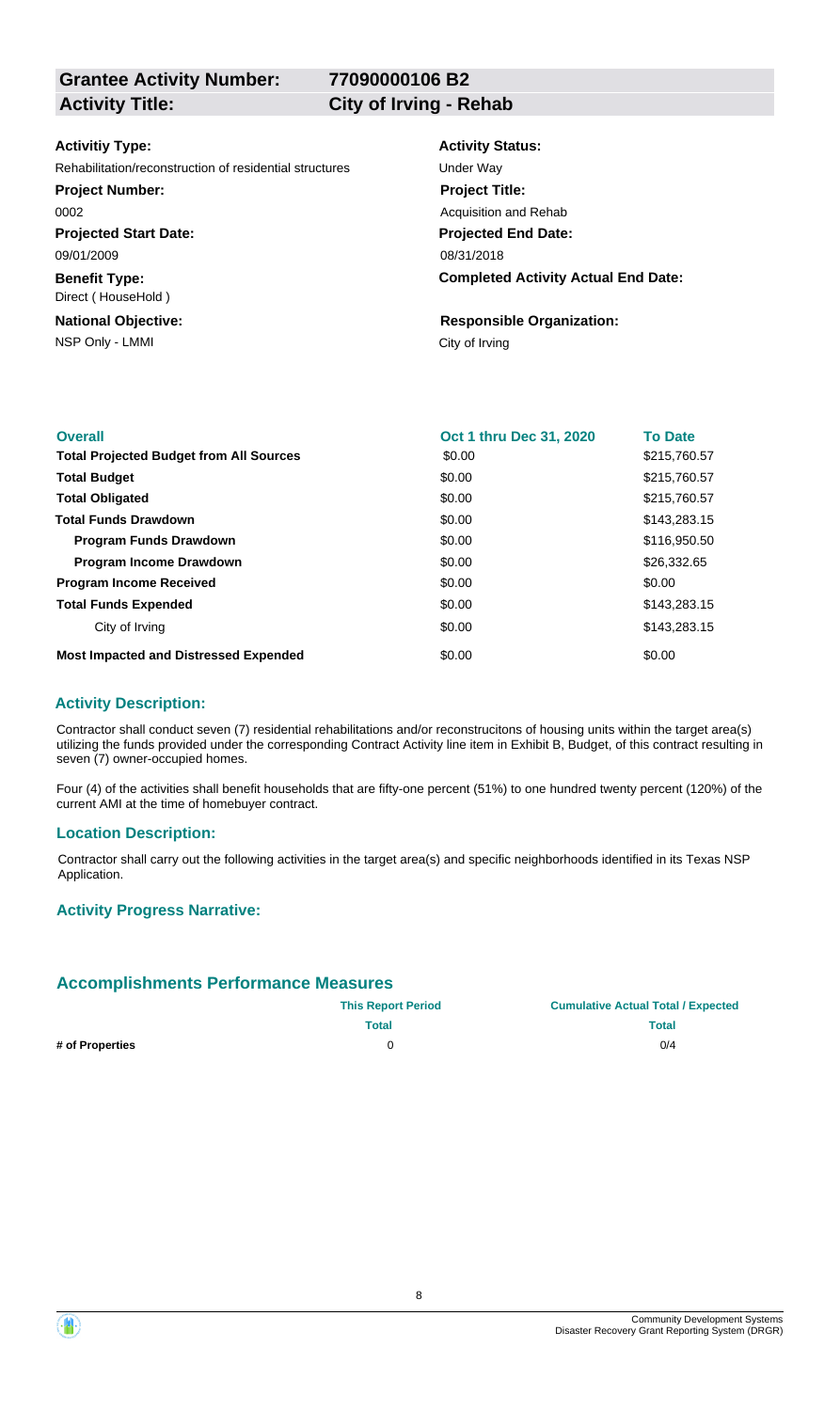|                    | <b>This Report Period</b> | <b>Cumulative Actual Total / Expected</b> |
|--------------------|---------------------------|-------------------------------------------|
|                    | <b>Total</b>              | <b>Total</b>                              |
| # of Housing Units | 0                         | 0/4                                       |

|                 |     | <b>This Report Period</b> |       |     | <b>Cumulative Actual Total / Expected</b> |       |                |
|-----------------|-----|---------------------------|-------|-----|-------------------------------------------|-------|----------------|
|                 | LOW | Mod                       | Total | Low | <b>Mod</b>                                | Total | <b>Low/Mod</b> |
| # of Households |     |                           |       | 0/0 | 0/4                                       | 0/4   |                |

# **Activity Locations**

**No Activity Locations found.**

# **Other Funding Sources Budgeted - Detail**

#### **No Other Match Funding Sources Found**

No Other Funding Sources Found **Other Funding Sources Amount** Total Other Funding Sources

#### **Activity Supporting Documents:** None

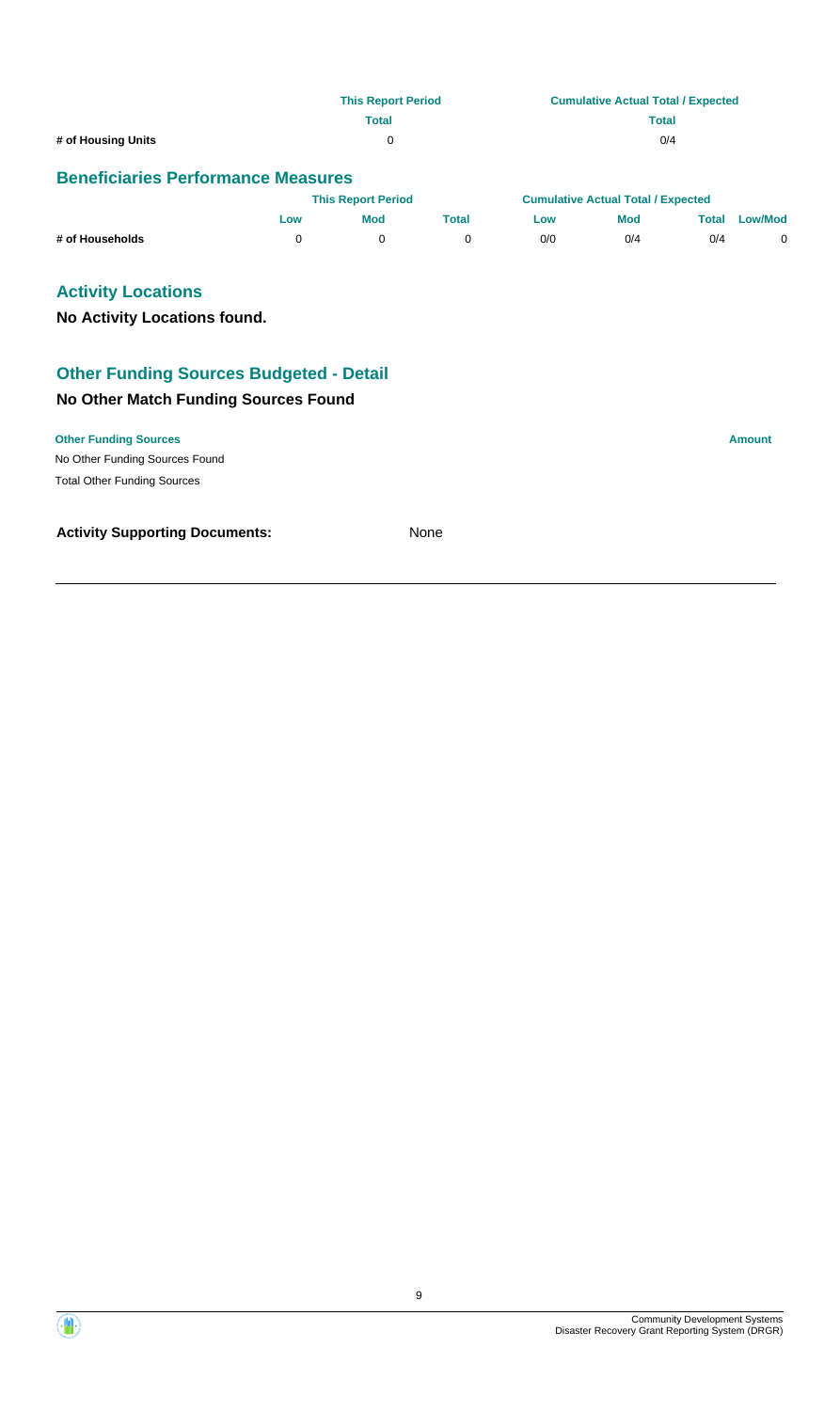**Activity Title: CDC Brownsville - Acquisition Setaside**

| <b>Activitiy Type:</b>                     | <b>Activity Status:</b>                          |
|--------------------------------------------|--------------------------------------------------|
| Acquisition - general                      | Under Way                                        |
| <b>Project Number:</b>                     | <b>Project Title:</b>                            |
| 0002                                       | Acquisition and Rehab                            |
| <b>Projected Start Date:</b>               | <b>Projected End Date:</b>                       |
| 08/31/2009                                 | 08/30/2019                                       |
| <b>Benefit Type:</b><br>Direct (HouseHold) | <b>Completed Activity Actual End Date:</b>       |
| <b>National Objective:</b>                 | <b>Responsible Organization:</b>                 |
| NSP Only - LH - 25% Set-Aside              | Community Development Corporation of Brownsville |

| <b>Overall</b>                                   | Oct 1 thru Dec 31, 2020 | <b>To Date</b> |
|--------------------------------------------------|-------------------------|----------------|
| <b>Total Projected Budget from All Sources</b>   | \$0.00                  | \$1,693,322.41 |
| <b>Total Budget</b>                              | \$16,386.41             | \$1,693,322.41 |
| <b>Total Obligated</b>                           | \$16,386.41             | \$1,693,322.41 |
| <b>Total Funds Drawdown</b>                      | \$9,126.75              | \$1,682,012.07 |
| <b>Program Funds Drawdown</b>                    | \$0.00                  | \$1,580,105.14 |
| <b>Program Income Drawdown</b>                   | \$9,126.75              | \$101,906.93   |
| <b>Program Income Received</b>                   | \$0.00                  | \$372,150.57   |
| <b>Total Funds Expended</b>                      | \$0.00                  | \$1,676,936.00 |
| Community Development Corporation of Brownsville | \$0.00                  | \$1,676,936.00 |
| <b>Most Impacted and Distressed Expended</b>     | \$0.00                  | \$0.00         |

#### **Activity Description:**

Contractor shall acquire twenty-one (21) homes or residential properties that are foreclosed or abandoned. Contractor shall carry out all acquisition of needed real property, easements, and/or rights-of-way in compliance with the Uniform Relocation Assistance and Real Property Acquisition Policies Act of 1970 (42 U.S.C. Sec. 4601 et seq.) and HUD implementing regulations (24 C.F.R. Part 42), as modified by the Neighborhood Stabilization Program under the Housing and Economic Recovery Act, 2008 (FR-5255-N-01).

Twenty-one (21) of the activities shall benefit households at or below fifty percent (50%) of the current AMI at the time of homebuyer contract.

#### **Location Description:**

Contractor shall carry out the following activities in the target area(s) and specific neighborhoods identified in its Texas NSP Application.

#### **Activity Progress Narrative:**

TDHCA obligated and reimbursed Community Development Corporation of Brownsville for miscellaneous property maintenance and management costs this quarter.

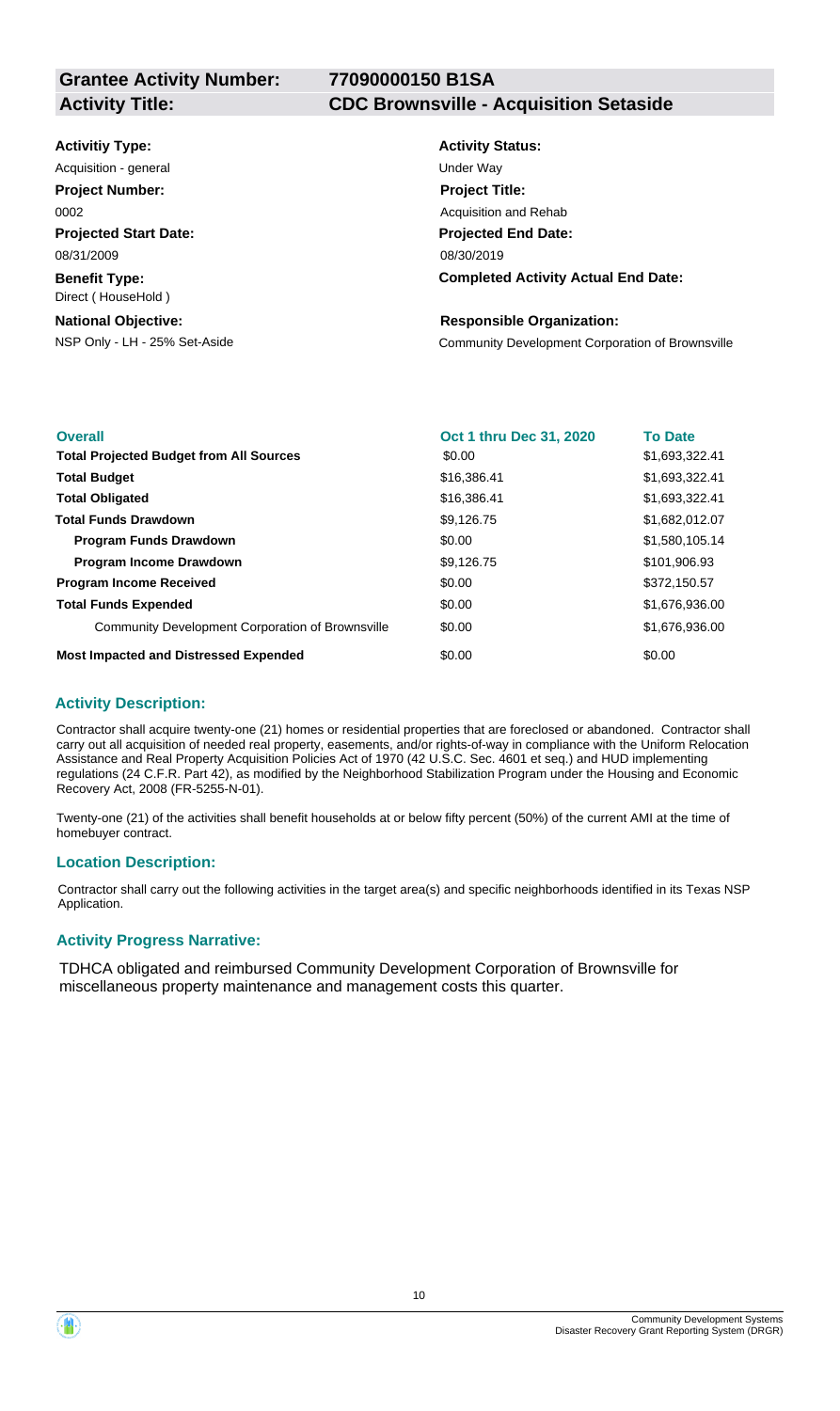## **Accomplishments Performance Measures**

|                       | <b>This Report Period</b> | <b>Cumulative Actual Total / Expected</b> |
|-----------------------|---------------------------|-------------------------------------------|
|                       | <b>Total</b>              | <b>Total</b>                              |
| # of Properties       | $\Omega$                  | 21/21                                     |
| # of Parcels acquired | $\Omega$                  | 21/21                                     |
|                       |                           |                                           |
|                       |                           |                                           |

|                         | <b>This Report Period</b> | <b>Cumulative Actual Total / Expected</b> |
|-------------------------|---------------------------|-------------------------------------------|
|                         | Total                     | Total                                     |
| # of Housing Units      | O                         | 21/21                                     |
| # of Singlefamily Units | 0                         | 21/21                                     |

#### **Beneficiaries Performance Measures**

|                    |     | <b>This Report Period</b> |       |       | <b>Cumulative Actual Total / Expected</b> |       |                |
|--------------------|-----|---------------------------|-------|-------|-------------------------------------------|-------|----------------|
|                    | Low | <b>Mod</b>                | Total | Low   | <b>Mod</b>                                | Total | <b>Low/Mod</b> |
| # of Households    |     |                           |       | 21/21 | 0/0                                       | 21/21 | 100.00         |
| # of Persons       |     |                           |       | 0/0   | 0/0                                       | 0/0   | 0              |
| # Owner Households |     |                           |       | 21/21 | 0/0                                       | 21/21 | 100.00         |

# **Activity Locations**

**No Activity Locations found.**

# **Other Funding Sources Budgeted - Detail**

# **No Other Match Funding Sources Found**

#### **Other Funding Sources Amount**

No Other Funding Sources Found Total Other Funding Sources

| <b>Activity Supporting Documents:</b> | None |
|---------------------------------------|------|
|                                       |      |

**Project # / 0003 / Land Bank**

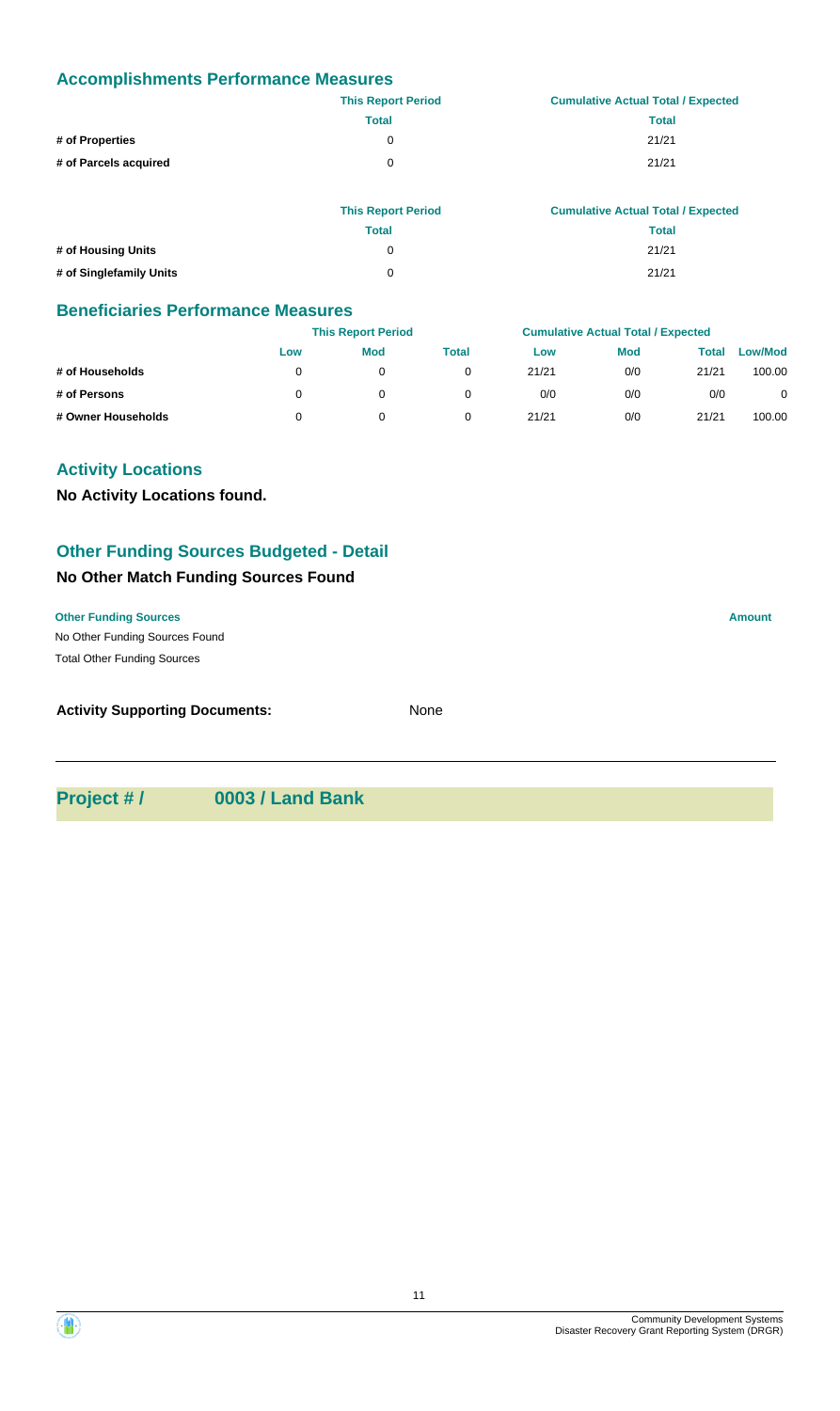**77090000101 C**

| <b>Activitiy Type:</b>                | <b>Activity Status:</b>                           |
|---------------------------------------|---------------------------------------------------|
| Land Banking - Acquisition (NSP Only) | Under Way                                         |
| <b>Project Number:</b>                | <b>Project Title:</b>                             |
| 0003                                  | Land Bank                                         |
| <b>Projected Start Date:</b>          | <b>Projected End Date:</b>                        |
| 09/01/2009                            | 08/31/2019                                        |
| <b>Benefit Type:</b><br>Area ()       | <b>Completed Activity Actual End Date:</b>        |
| <b>National Objective:</b>            | <b>Responsible Organization:</b>                  |
| NSP Only - LMMI                       | <b>Texas State Affordable Housing Corporation</b> |
|                                       |                                                   |

| <b>Overall</b>                                 | Oct 1 thru Dec 31, 2020 | <b>To Date</b> |
|------------------------------------------------|-------------------------|----------------|
| <b>Total Projected Budget from All Sources</b> | \$0.00                  | \$4,696,898.92 |
| <b>Total Budget</b>                            | \$0.00                  | \$4,696,898.92 |
| <b>Total Obligated</b>                         | \$0.00                  | \$4,696,898.92 |
| <b>Total Funds Drawdown</b>                    | \$0.00                  | \$4,611,201.46 |
| <b>Program Funds Drawdown</b>                  | \$0.00                  | \$4,445,369.59 |
| <b>Program Income Drawdown</b>                 | \$0.00                  | \$165,831.87   |
| <b>Program Income Received</b>                 | \$0.00                  | \$1,343,729.20 |
| <b>Total Funds Expended</b>                    | \$0.00                  | \$4,611,201.46 |
| Texas State Affordable Housing Corporation     | \$0.00                  | \$4,611,201.46 |
| <b>Most Impacted and Distressed Expended</b>   | \$0.00                  | \$0.00         |

#### **Activity Description:**

Contractor shall acquire, hold, maintain as necessary and dispose of no less than one-hundred and twenty (120) foreclosed homes or residential properties. Contractor shall carry out all acquisition of needed real property, easements, and/or rights-ofway in compliance with the Uniform Relocation Assistance and Real Property Acquisition Policies Act of 1970 (42 U.S.C. Sec. 4601 et seq.) and HUD implementing regulations (24 C.F.R. Part 42), as modified by the Neighborhood Stabilization Program under the Housing and Economic Recovery Act, 2008 (FR-5255-N-01).

Contractor shall land bank properties to provide an area-wide benefit in target area(s) that are 120% AMI or less at the time of acquisition.

Properties must be transferred to a final eligible use within 10 years of the effective date as specified in Section 2 of this Contract.

Prior to occupation, all new housing units constructed on Land Bank properties must meet the International Residential Codes, as required by Chapter 214, Subchapter G, of the Local Government Code and all applicable energy efficiency standards established by §2306.187 of the Texas Government Code as well as energy standards as verified by a REScheck certification. New construction single-family homes must also be compliant with the universal design features as required by §2306.514 of the Texas Government Code.

Prior to occupation, all rehabilitated homes (the entire unit) on Land Bank properties must be brought up to, at a minimum, Housing Quality Standards as well as local building codes and zoning ordinances. If homes are to be rehabilitated in areas where there are no applicable local building codes, then the homes must be brought up to, at a minimum, Texas Minimum Construction Standards (TMCS).

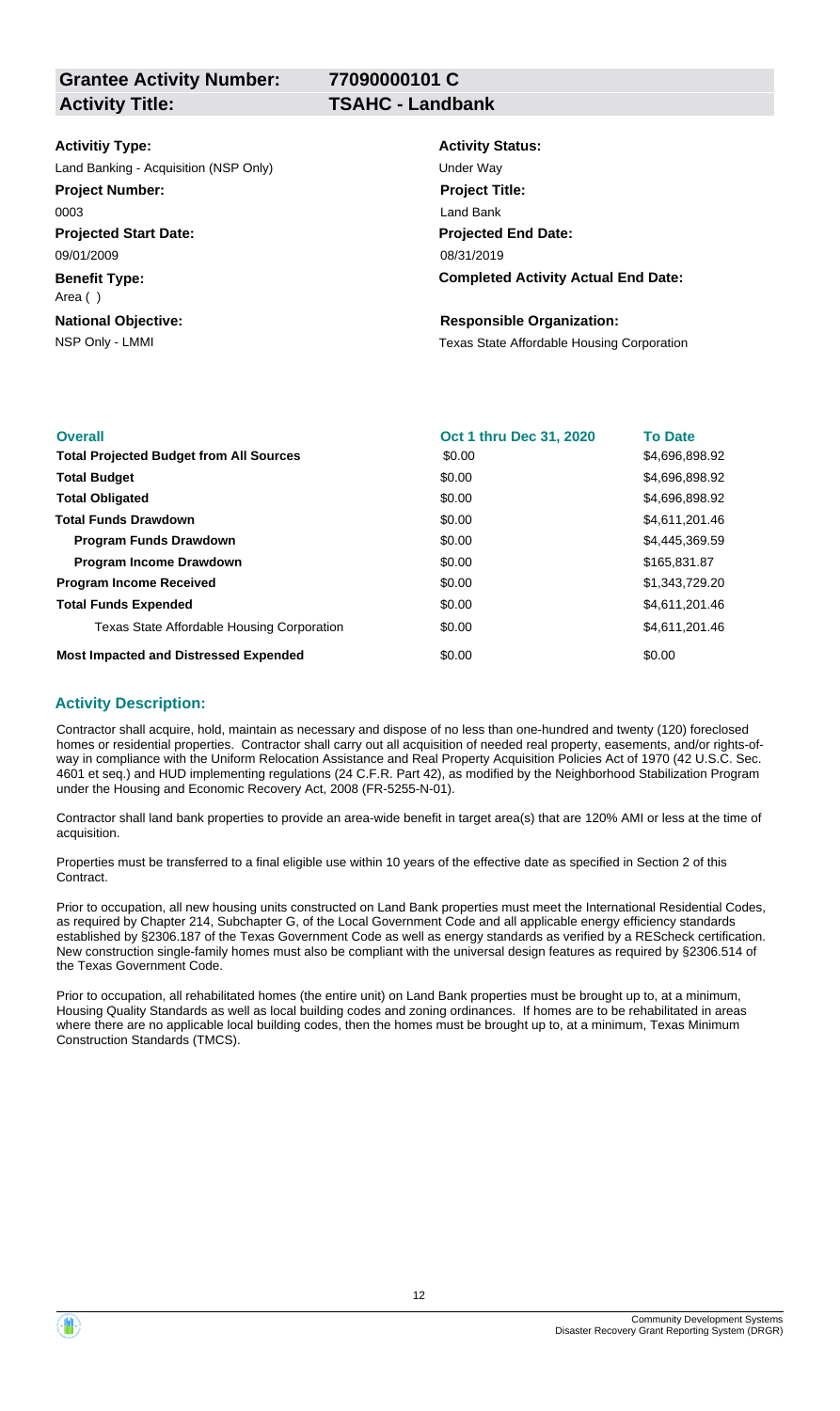Prior to occupation, all reconstructed homes on Land Bank properties must meet the International Residential Codes, as required by Chapter 214, Subchapter G, of the Local Government Code and all applicable energy efficiency standards established by §2306.187 of the Texas Government Code as well as energy standards as verified by a REScheck certification. Reconstructed single-family homes must also be compliant with the universal design features as required by §2306.514 of the Texas Government Code.

At least One-hundred and twenty (120) or no less than one hundred percent (100%) of the total units purchased for NSP, final eligible use activities shall benefit households at or below one-hundred and twenty percent (120%) of the current AMI.

## **Location Description:**

Contractor shall carry out the following activities in eligible census tracts that are below 120% of the Area Median Income.

#### **Activity Progress Narrative:**

Texas State Affordable Housing Corporation previously purchased a total of 281 land bank properties through collaboration with local partners for affordable housing redevelopment. This quarter TSAHC placed 4 eligible households into end use.

#### **Accomplishments Performance Measures**

|                    | <b>This Report Period</b> | <b>Cumulative Actual Total / Expected</b> |
|--------------------|---------------------------|-------------------------------------------|
|                    | <b>Total</b>              | <b>Total</b>                              |
| # of Properties    | 0                         | 329/281                                   |
|                    |                           |                                           |
|                    | <b>This Report Period</b> | <b>Cumulative Actual Total / Expected</b> |
|                    | <b>Total</b>              | <b>Total</b>                              |
| # of Housing Units | 0                         | 0/0                                       |

# **Beneficiaries Performance Measures**

**No Beneficiaries Performance Measures found.**

| <b>Activity Locations</b>                      |             |               |              |            |                        |
|------------------------------------------------|-------------|---------------|--------------|------------|------------------------|
| <b>Address</b>                                 | <b>City</b> | <b>County</b> | <b>State</b> | <b>Zip</b> | <b>Status / Accept</b> |
| <b>Other Funding Sources Budgeted - Detail</b> |             |               |              |            |                        |
| No Other Match Funding Sources Found           |             |               |              |            |                        |
| <b>Other Funding Sources</b>                   |             |               |              |            | <b>Amount</b>          |
| No Other Funding Sources Found                 |             |               |              |            |                        |
| <b>Total Other Funding Sources</b>             |             |               |              |            |                        |
| <b>Activity Supporting Documents:</b>          | None        |               |              |            |                        |

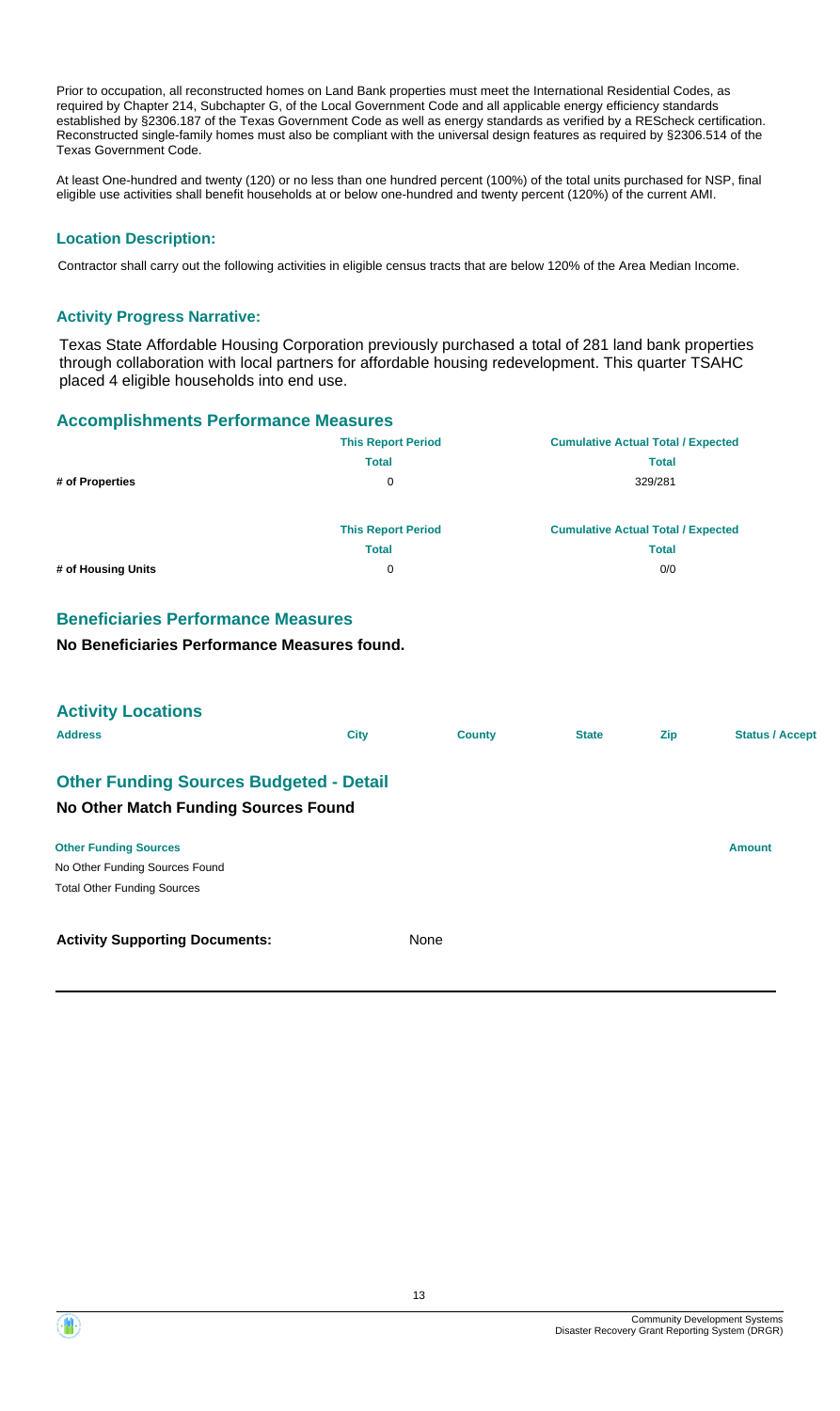**77090000204 C**

#### **Activitiy Type:**

Land Banking - Acquisition (NSP Only) Completed **Project Number:**

0003

**Projected Start Date:** 07/01/2010

**Benefit Type:**

Area ( )

**National Objective:**

#### **Activity Title: Affordable Homes of S. TX - Landbank**

**Activity Status: Projected End Date: Completed Activity Actual End Date:** 08/31/2019 **Project Title:** Land Bank

#### **Responsible Organization:**

NSP Only - LMMI **NSP Only - LMMI** Affordable Homes of South Texas, Inc.

| <b>Overall</b>                                 | Oct 1 thru Dec 31, 2020 | <b>To Date</b> |
|------------------------------------------------|-------------------------|----------------|
| <b>Total Projected Budget from All Sources</b> | \$0.00                  | \$1,607,189.30 |
| <b>Total Budget</b>                            | \$0.00                  | \$1,607,189.30 |
| <b>Total Obligated</b>                         | \$0.00                  | \$1,607,189.30 |
| <b>Total Funds Drawdown</b>                    | \$0.00                  | \$1,555,372.91 |
| <b>Program Funds Drawdown</b>                  | \$0.00                  | \$1,555,372.91 |
| <b>Program Income Drawdown</b>                 | \$0.00                  | \$0.00         |
| <b>Program Income Received</b>                 | \$0.00                  | \$379,033.02   |
| <b>Total Funds Expended</b>                    | \$0.00                  | \$1,607,189.30 |
| Affordable Homes of South Texas, Inc.          | \$0.00                  | \$1,607,189.30 |
| <b>Most Impacted and Distressed Expended</b>   | \$0.00                  | \$0.00         |

#### **Activity Description:**

Contractor shall acquire, hold and dispose of one-hundred forty (140) foreclosed homes or residential properties.

Contractor shall carry out the acquisition of real property in compliance with the Uniform Relocation Assistance and Real Property Acquisition Policies Act of 1970 (42 U.S.C. Sec. 4601 et seq.), and HUD implementing regulations (42 C.F.R. Part 42), as modified by the Neighborhood Stabilization Program under the Housing and Economic Recovery Act, 2008 (FR-5255-N-01), and any errata notices or policy guidance.

Contractor shall land bank properties to provide an area-wide benefit in the identified target area(s). Properties must be transferred to a final eligible use within 10 years of the effective date as specified in Section 2 of this Contract.

# **Location Description:**

Contractor shall carry out the following activities in the target area(s) and specific neighborhoods indentified in its Texas NSP Application.

#### **Activity Progress Narrative:**

Affordable Homes of South Texas, Inc., previously acquired 140 foreclosed residential properties to land bank for future development of affordable housing. This quarter AHSTI placed 6 eligible households into end use.

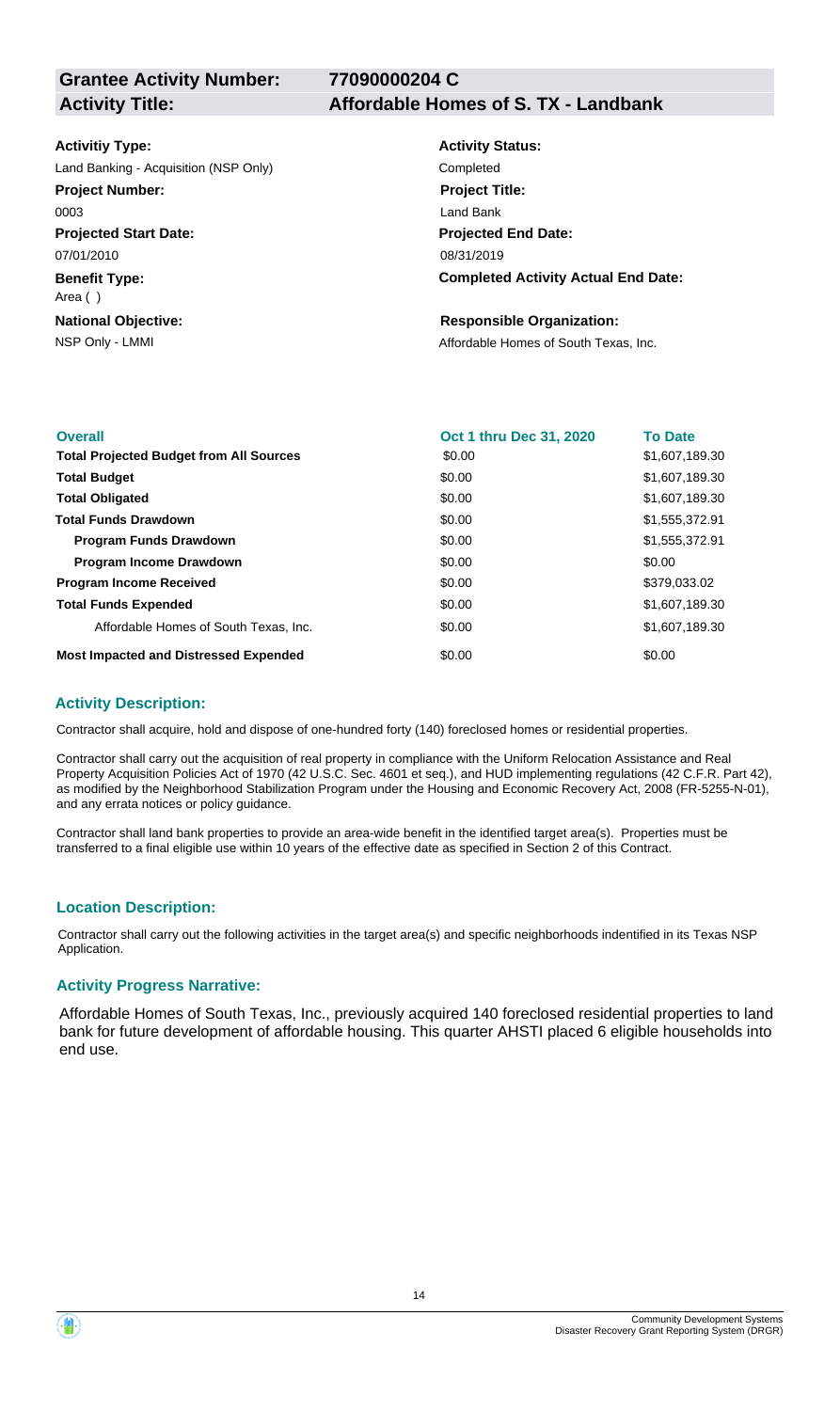# **Accomplishments Performance Measures**

|                 | <b>This Report Period</b> | <b>Cumulative Actual Total / Expected</b> |
|-----------------|---------------------------|-------------------------------------------|
|                 | Total                     | Total                                     |
| # of Properties |                           | 317/140                                   |

**Beneficiaries Performance Measures**

**No Beneficiaries Performance Measures found.**

# **Activity Locations**

**No Activity Locations found.**

# **No Other Match Funding Sources Found Other Funding Sources Budgeted - Detail**

No Other Funding Sources Found **Other Funding Sources Amount Amount Amount Amount Amount Amount Amount** Total Other Funding Sources

**Activity Supporting Documents:** None

**Project # / 0006 / Program Income**

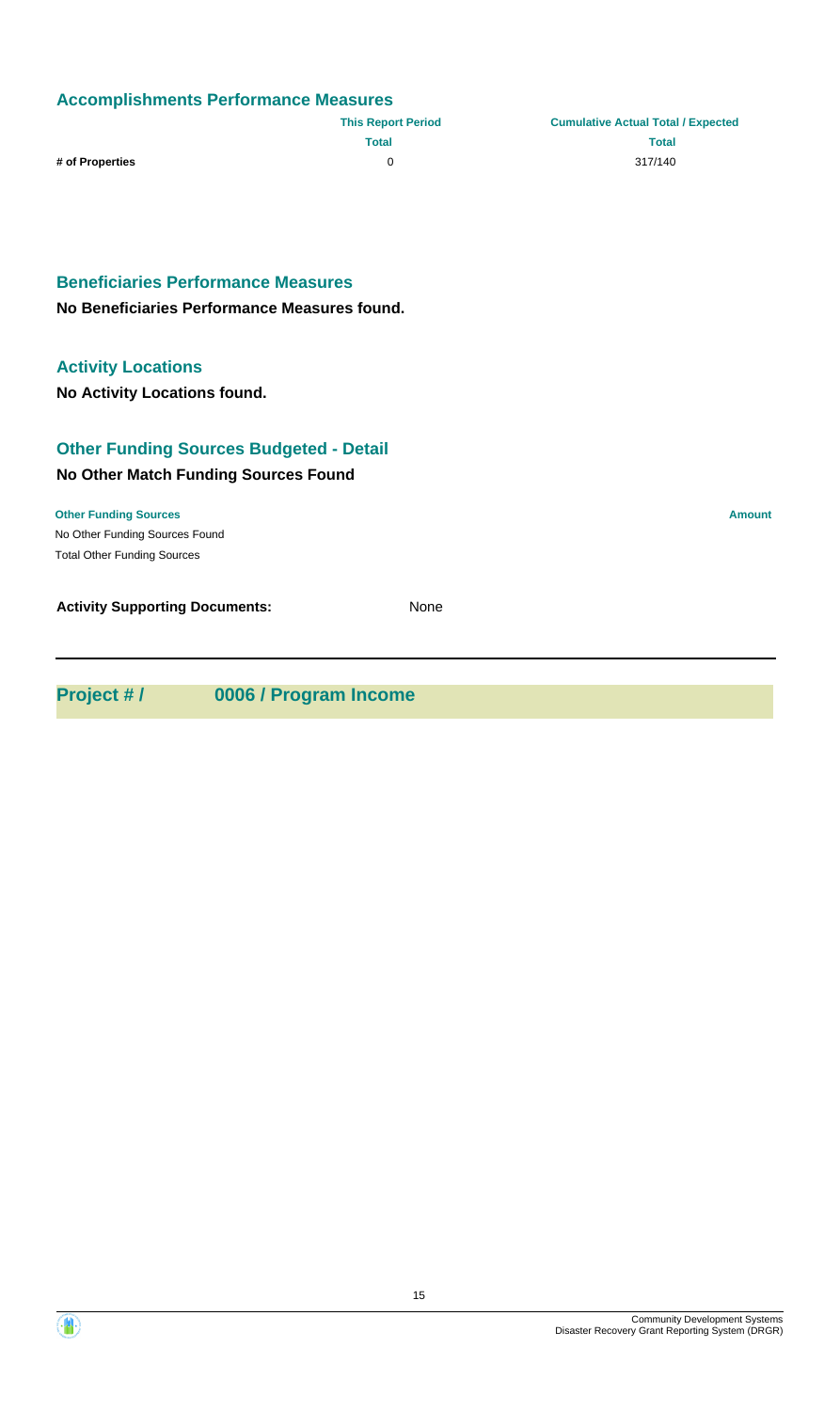**77090000603 PI**

# **Activity Title: Multi-family Housing Construct SA**

| <b>Activitiy Type:</b>        | <b>Activity Status:</b>                    |
|-------------------------------|--------------------------------------------|
| Construction of new housing   | Under Way                                  |
| <b>Project Number:</b>        | <b>Project Title:</b>                      |
| 0006                          | Program Income                             |
| <b>Projected Start Date:</b>  | <b>Projected End Date:</b>                 |
| 11/17/2019                    | 11/17/2022                                 |
| <b>Benefit Type:</b><br>( )   | <b>Completed Activity Actual End Date:</b> |
| <b>National Objective:</b>    | <b>Responsible Organization:</b>           |
| NSP Only - LH - 25% Set-Aside | Texarkana Grim Housing Partners            |

| <b>Overall</b>                                 | Oct 1 thru Dec 31, 2020 | <b>To Date</b> |
|------------------------------------------------|-------------------------|----------------|
| <b>Total Projected Budget from All Sources</b> | \$0.00                  | \$4,000,000.00 |
| <b>Total Budget</b>                            | \$4,000,000.00          | \$4,000,000.00 |
| <b>Total Obligated</b>                         | \$4,000,000.00          | \$4,000,000.00 |
| <b>Total Funds Drawdown</b>                    | \$0.00                  | \$0.00         |
| <b>Program Funds Drawdown</b>                  | \$0.00                  | \$0.00         |
| <b>Program Income Drawdown</b>                 | \$0.00                  | \$0.00         |
| <b>Program Income Received</b>                 | \$0.00                  | \$0.00         |
| <b>Total Funds Expended</b>                    | \$0.00                  | \$0.00         |
| Texarkana Grim Housing Partners                | \$0.00                  | \$0.00         |
| <b>Most Impacted and Distressed Expended</b>   | \$0.00                  | \$0.00         |

#### **Activity Description:**

Grim Hotel Apartments is a redevelopment of a historic hotel at 301 North State Line, Texarkana, in Bowie County, Texas. Grim Hotel was constructed in the 1920s and operated as a hotel until the 1990s, after which it became vacant and began to decline. The development has a total of 93 tax credit units, of which 25 are NSP-funded. All units will be restricted to 60% of AMI/High HOME limits.

Of the 25 NSP-funded units 7 will be restricted to 50% of AMI/Low HOME limits. The owner, Texarkana Grim Housing Partners, LP, plans to utilize 25 project-based vouchers from the Housing Authority of Texarkana for non-NSP units as a result of the Department's subsidy layering analysis. The development will serve the general population and the site conforms to current zoning requirements.

#### **Location Description:**

#### **Activity Progress Narrative:**

The multi-family development known as "Grim Hotel Apartments" has 93 tax credit units to be restricted to 60% AMI. 25 of the units are NSP-funded with 7 of the 25 units restricted to 50% AMI. This quarter, TDHCA obligated funds for draws in subsequent quarters.



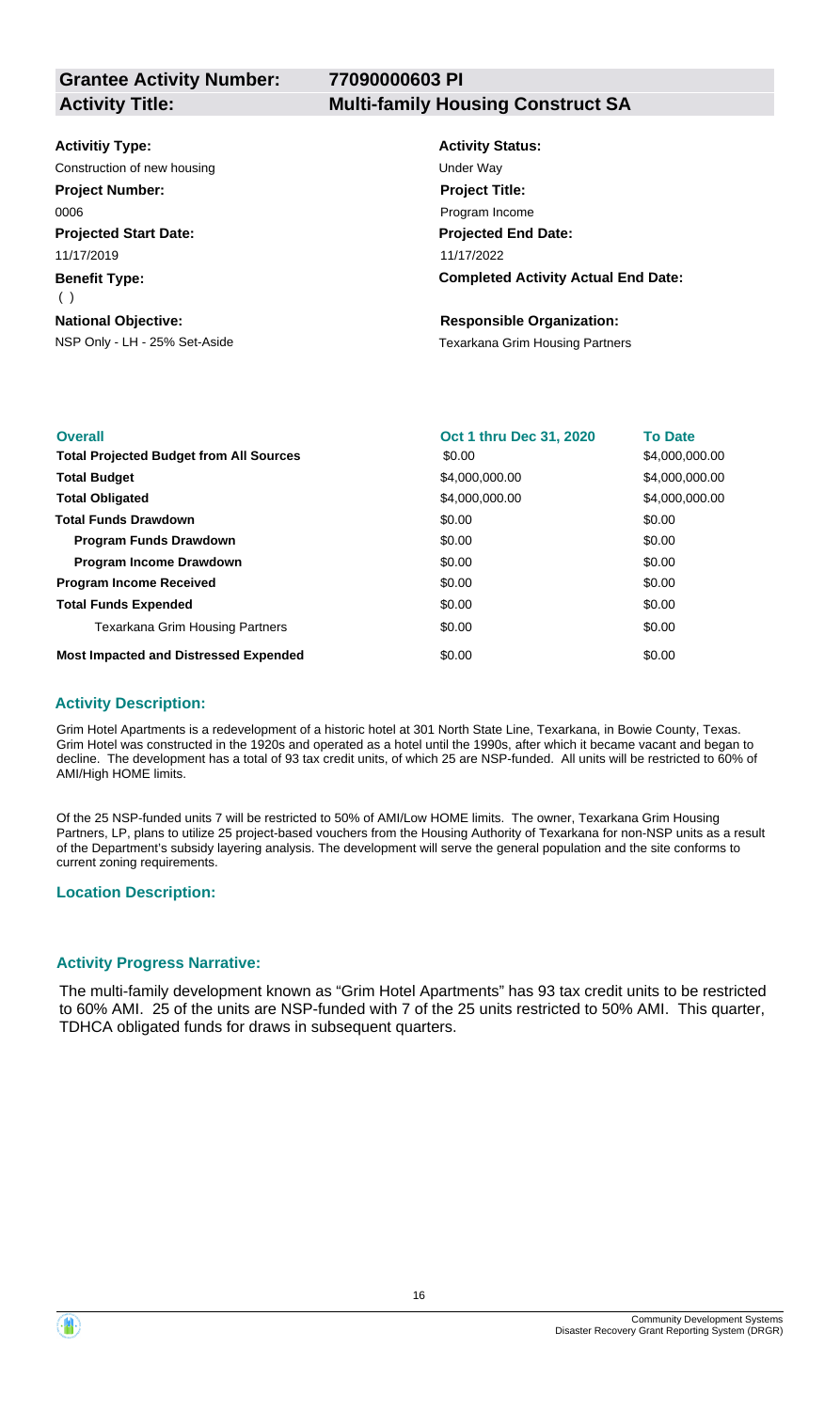# **Accomplishments Performance Measures**

# **No Accomplishments Performance Measures**

# **Beneficiaries Performance Measures**

# **No Beneficiaries Performance Measures found.**

# **Activity Locations**

**No Activity Locations found.**

# **Other Funding Sources Budgeted - Detail**

# **No Other Match Funding Sources Found**

#### **Other Funding Sources Amount**

No Other Funding Sources Found Total Other Funding Sources

**Activity Supporting Documents:** None



17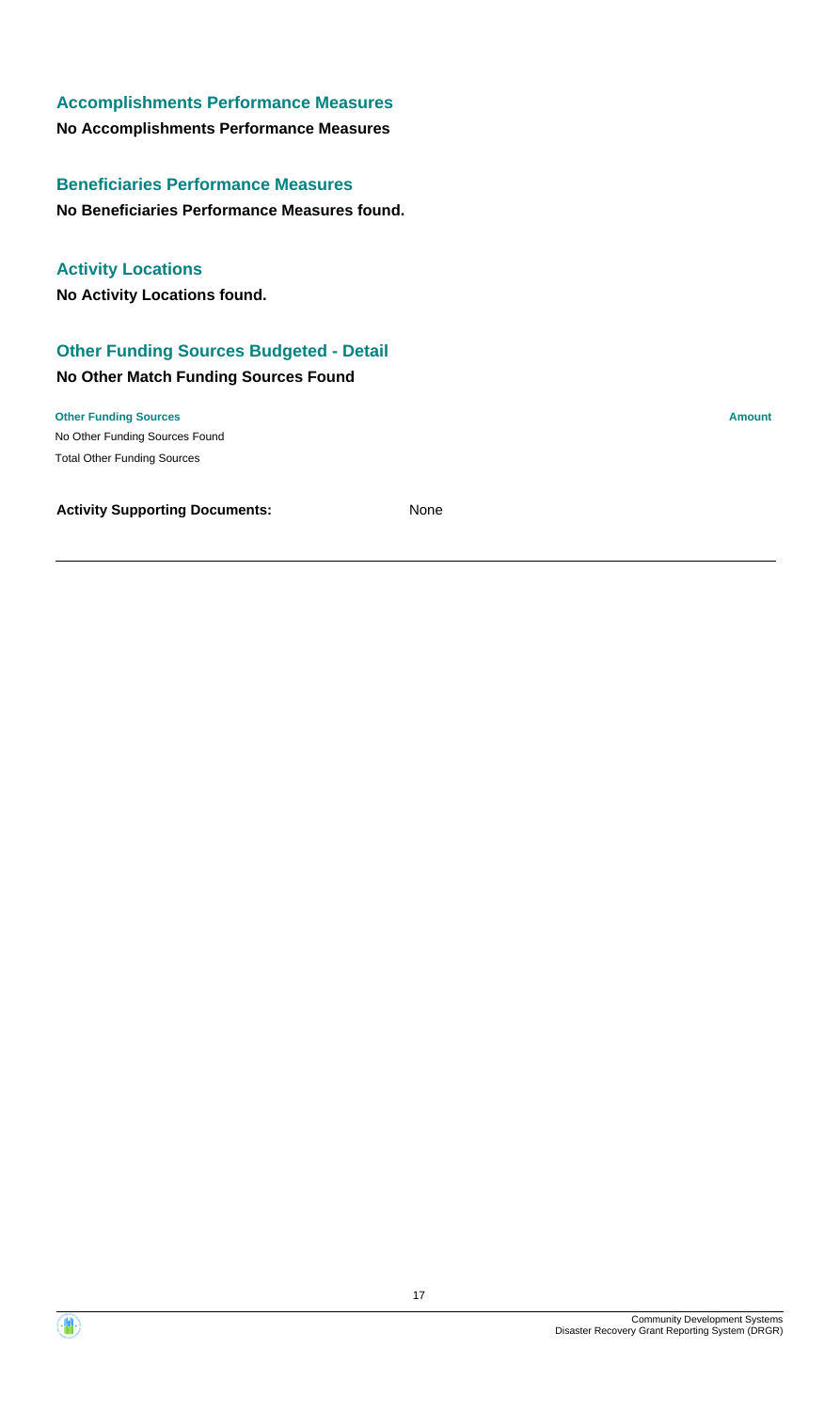**77090003101 PI**

**Grantee Activity Number:**

## **Activitiy Type:**

**Projected Start Date: Benefit Type: National Objective:** 01/29/2015 Area ( ) Land Banking - Disposition (NSP Only) Under Way **Project Number:** 0006

# **Activity Status: Projected End Date: Completed Activity Actual End Date:** 08/31/2019 **Project Title:** Program Income

#### **Responsible Organization:**

NSP Only - LMMI **NSP Only - LMMI** Texas State Affordable Housing Corporation

| <b>Overall</b>                                 | <b>Oct 1 thru Dec 31, 2020</b> | <b>To Date</b> |
|------------------------------------------------|--------------------------------|----------------|
| <b>Total Projected Budget from All Sources</b> | \$0.00                         | \$1,859,930.57 |
| <b>Total Budget</b>                            | \$0.00                         | \$1,859,930.57 |
| <b>Total Obligated</b>                         | \$0.00                         | \$1,859,930.57 |
| <b>Total Funds Drawdown</b>                    | \$37,275.16                    | \$796,286,04   |
| <b>Program Funds Drawdown</b>                  | \$0.00                         | \$0.00         |
| <b>Program Income Drawdown</b>                 | \$37,275.16                    | \$796,286,04   |
| <b>Program Income Received</b>                 | \$0.00                         | \$0.00         |
| <b>Total Funds Expended</b>                    | \$0.00                         | \$6,437.74     |
| Texas State Affordable Housing Corporation     | \$0.00                         | \$6,437.74     |
| <b>Most Impacted and Distressed Expended</b>   | \$0.00                         | \$0.00         |

# **Activity Description:**

NSP Program Income funds are available to address the costs and expenses to facilitate the final homebuyer loan at closing and any remaining holding costs as originally contemplated under the NSP1 contract.

# **Location Description:**

# **Activity Progress Narrative:**

TDHCA reimbursed Texas State Affordable Housing Corporation for activity delivery associated with maintaining land bank properties.

# **Accomplishments Performance Measures**

**No Accomplishments Performance Measures**

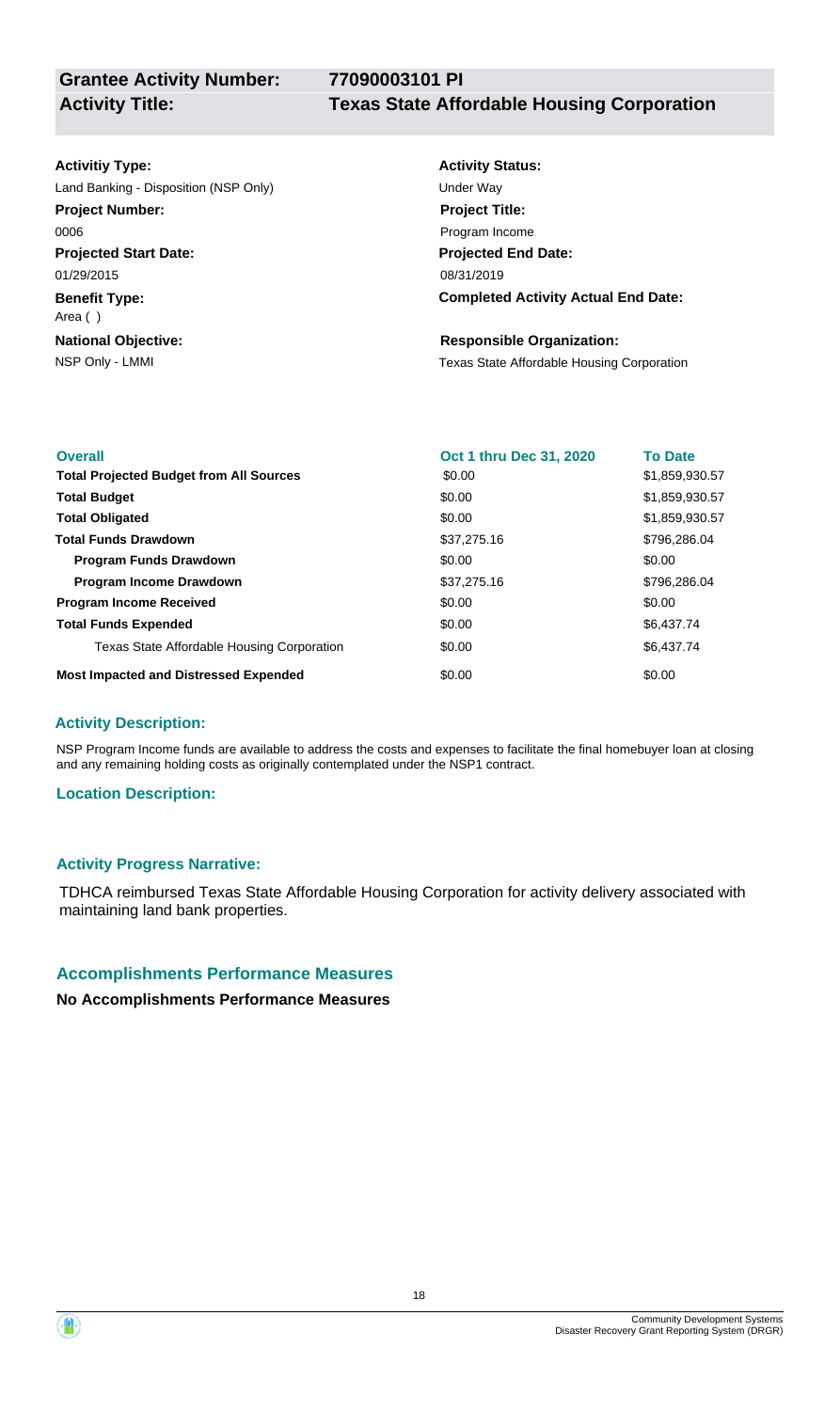**No Beneficiaries Performance Measures found.**

# **Activity Locations**

**No Activity Locations found.**

# **Other Funding Sources Budgeted - Detail**

## **No Other Match Funding Sources Found**

No Other Funding Sources Found **Other Funding Sources Amount Amount Amount Amount Amount Amount Amount** Total Other Funding Sources

**Activity Supporting Documents:** None

Community Development Systems

Disaster Recovery Grant Reporting System (DRGR)

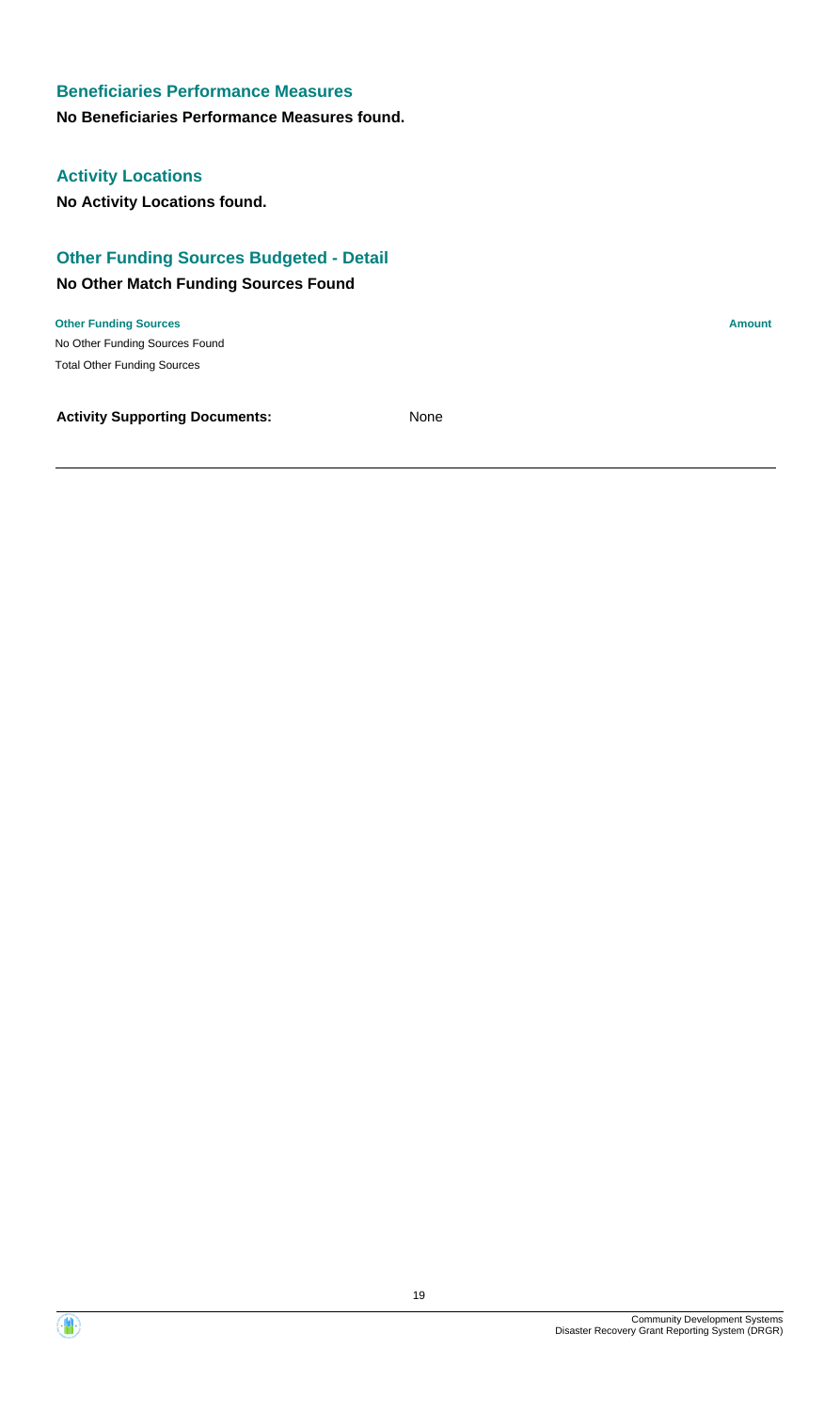**Grantee Activity Number: Activity Title: TSAHC-Admin**

**77090003101 PI-F**

# **Activitiy Type:**

**Projected Start Date: Benefit Type: National Objective:** 01/29/2015 ( ) Administration **National Contract Contract Contract Contract Contract Contract Contract Contract Contract Contract Contract Contract Contract Contract Contract Contract Contract Contract Contract Contract Contract Contract Project Number:** 0006

# **Activity Status: Projected End Date: Completed Activity Actual End Date:** 08/31/2019 **Project Title:** Program Income

#### **Responsible Organization:**

N/A Texas State Affordable Housing Corporation

| <b>Overall</b>                                 | Oct 1 thru Dec 31, 2020 | <b>To Date</b> |
|------------------------------------------------|-------------------------|----------------|
| <b>Total Projected Budget from All Sources</b> | \$0.00                  | \$107,287.19   |
| <b>Total Budget</b>                            | \$0.00                  | \$107,287.19   |
| <b>Total Obligated</b>                         | \$0.00                  | \$107,287.19   |
| <b>Total Funds Drawdown</b>                    | \$1,282.79              | \$44,432.65    |
| <b>Program Funds Drawdown</b>                  | \$0.00                  | \$0.00         |
| <b>Program Income Drawdown</b>                 | \$1,282.79              | \$44,432.65    |
| <b>Program Income Received</b>                 | \$0.00                  | \$0.00         |
| <b>Total Funds Expended</b>                    | \$0.00                  | \$0.00         |
| Texas State Affordable Housing Corporation     | \$0.00                  | \$0.00         |
| <b>Most Impacted and Distressed Expended</b>   | \$0.00                  | \$0.00         |

#### **Activity Description:**

NSP1 Program Income funds are available to address Administration expenses for the Texas State Affordable Housing Corporation.

#### **Location Description:**

#### **Activity Progress Narrative:**

TDHCA reimbursed Texas State Affordable Housing Corporation for administration associated with maintaining land banked property.

#### **Accomplishments Performance Measures**

**No Accomplishments Performance Measures**



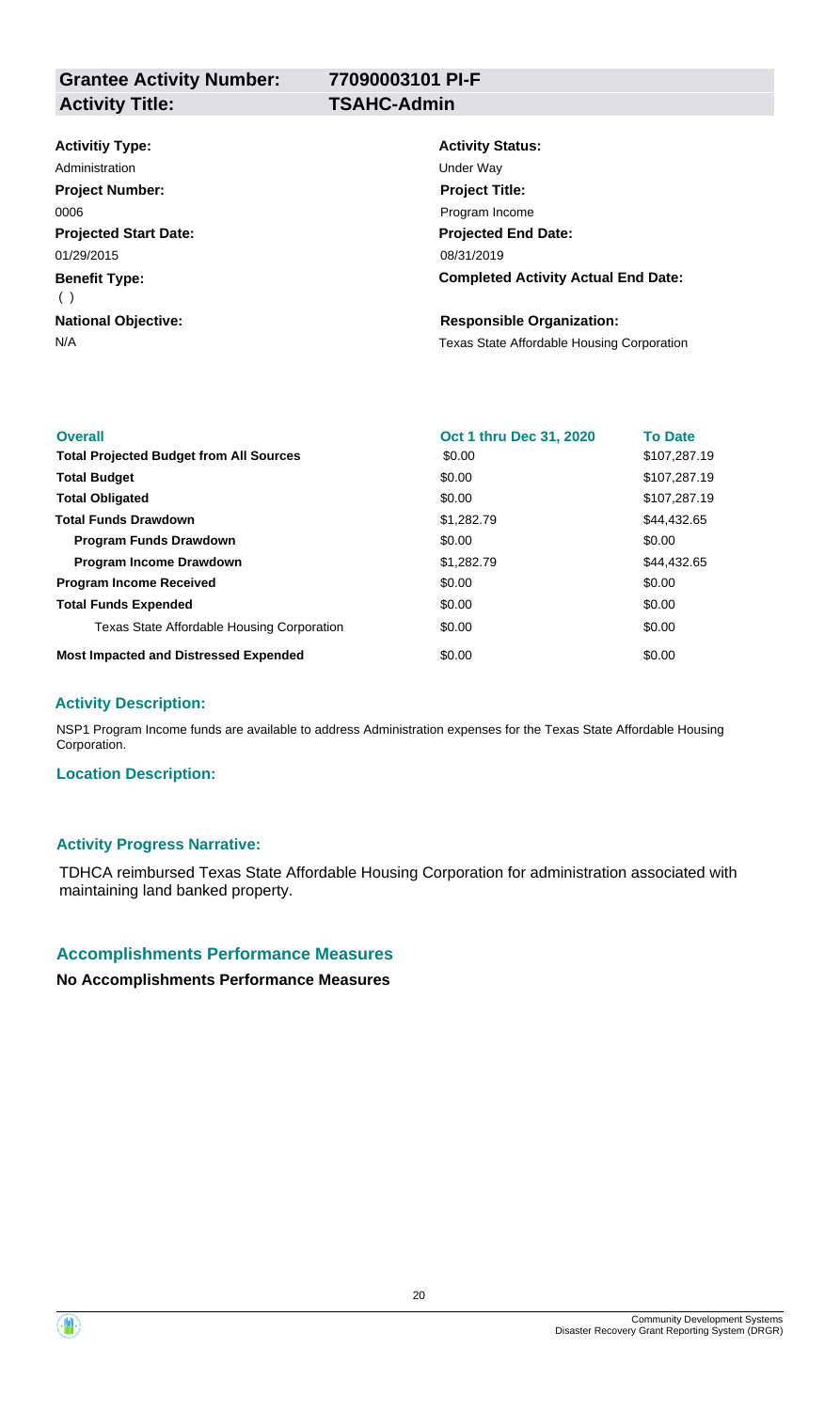**No Beneficiaries Performance Measures found.**

# **Activity Locations**

**No Activity Locations found.**

# **Other Funding Sources Budgeted - Detail**

## **No Other Match Funding Sources Found**

No Other Funding Sources Found **Other Funding Sources Amount Amount Amount Amount Amount Amount Amount** Total Other Funding Sources

**Activity Supporting Documents:** None

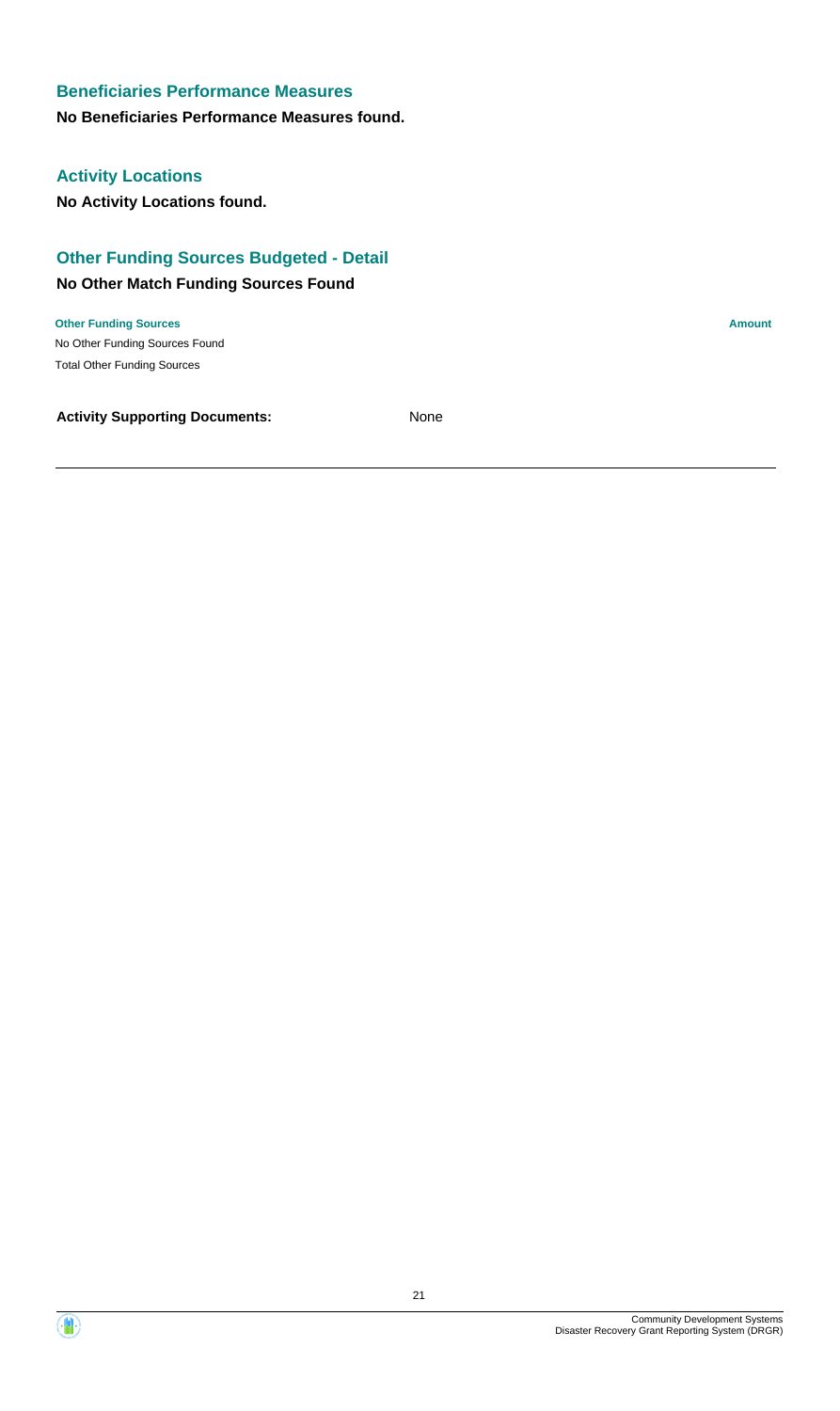# **Grantee Activity Number:**

# **TDHCA PI Activity Delivery Activity Title: TDHCA PI Activity Delivery**

#### **Activitiy Type:**

**Projected Start Date: Benefit Type:** 03/30/2015 Direct ( HouseHold ) Disposition **Disposition** Under Way **Project Number:** 0006

**National Objective:**

# **Activity Status: Projected End Date: Completed Activity Actual End Date:** 08/29/2020 **Project Title:** Program Income

#### **Responsible Organization:**

NSP Only - LMMI **NATE Only - LMMI** Texas Department of Housing and Community

| <b>Overall</b>                                    | Oct 1 thru Dec 31, 2020 | <b>To Date</b> |
|---------------------------------------------------|-------------------------|----------------|
| <b>Total Projected Budget from All Sources</b>    | \$0.00                  | \$398,288.57   |
| <b>Total Budget</b>                               | \$20,000.00             | \$398,288.57   |
| <b>Total Obligated</b>                            | \$20,000.00             | \$368,288.57   |
| <b>Total Funds Drawdown</b>                       | \$33,481.81             | \$364,611.51   |
| <b>Program Funds Drawdown</b>                     | \$0.00                  | \$0.00         |
| <b>Program Income Drawdown</b>                    | \$33,481.81             | \$364,611.51   |
| <b>Program Income Received</b>                    | \$0.00                  | \$0.00         |
| <b>Total Funds Expended</b>                       | \$0.00                  | \$8,932.58     |
| Texas Department of Housing and Community Affairs | \$0.00                  | \$8,932.58     |
| <b>Most Impacted and Distressed Expended</b>      | \$0.00                  | \$0.00         |

# **Activity Description:**

This activity will provide funds for activity delivery costs incurred directly by the Texas Department of Housing and Community Affairs

#### **Location Description:**

Texas - Statewide

# **Activity Progress Narrative:**

TDHCA continues to work toward completion of subgrantee projects and contracts by obligating and disbursing Program Income for activity delivery this quarter.

# **Accomplishments Performance Measures**

**No Accomplishments Performance Measures**

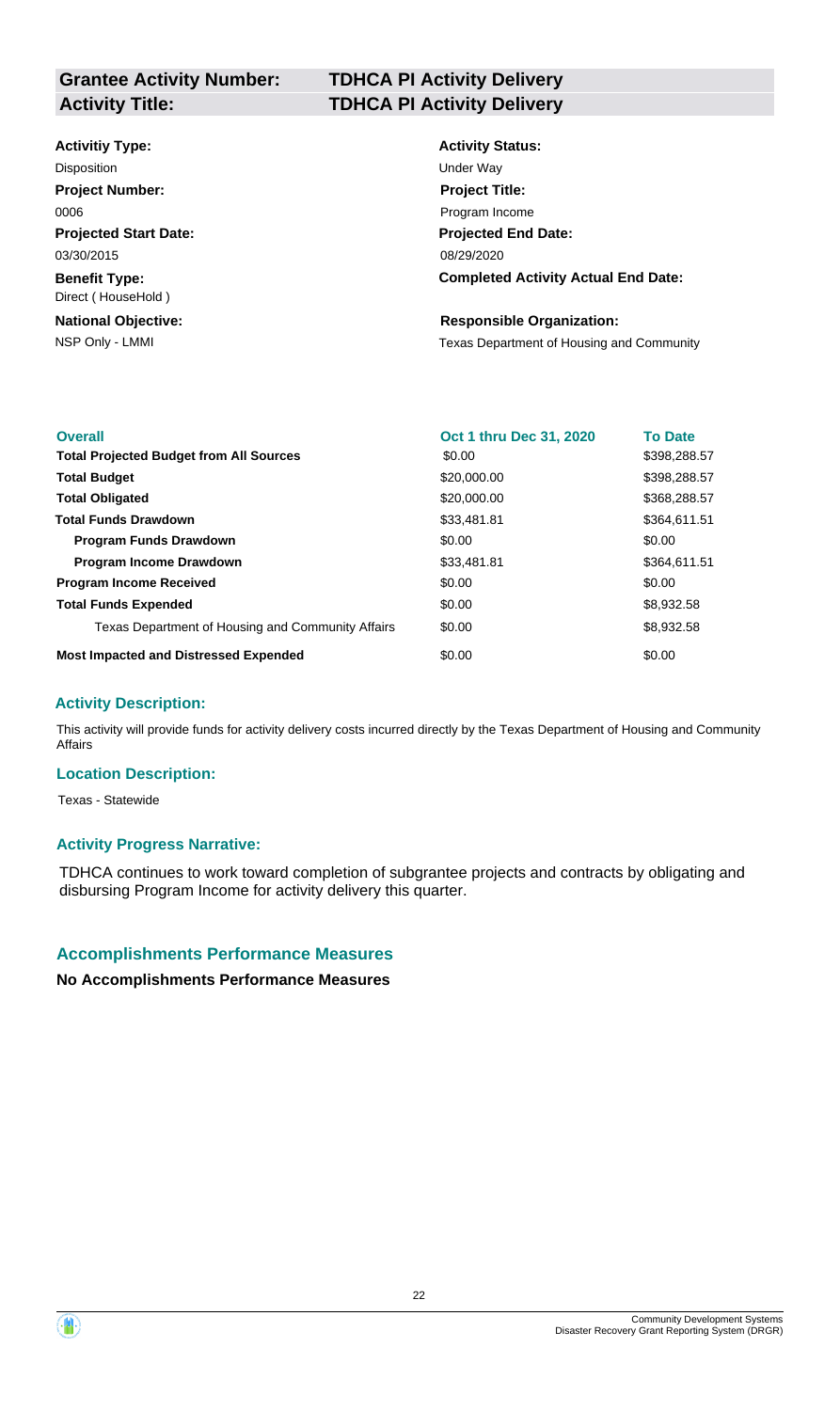### **No Beneficiaries Performance Measures found.**

# **Activity Locations**

**No Activity Locations found.**

# **Other Funding Sources Budgeted - Detail**

# **No Other Match Funding Sources Found**

No Other Funding Sources Found **Other Funding Sources Amount Amount Amount Amount Amount Amount Amount** Total Other Funding Sources

**Activity Supporting Documents:** None

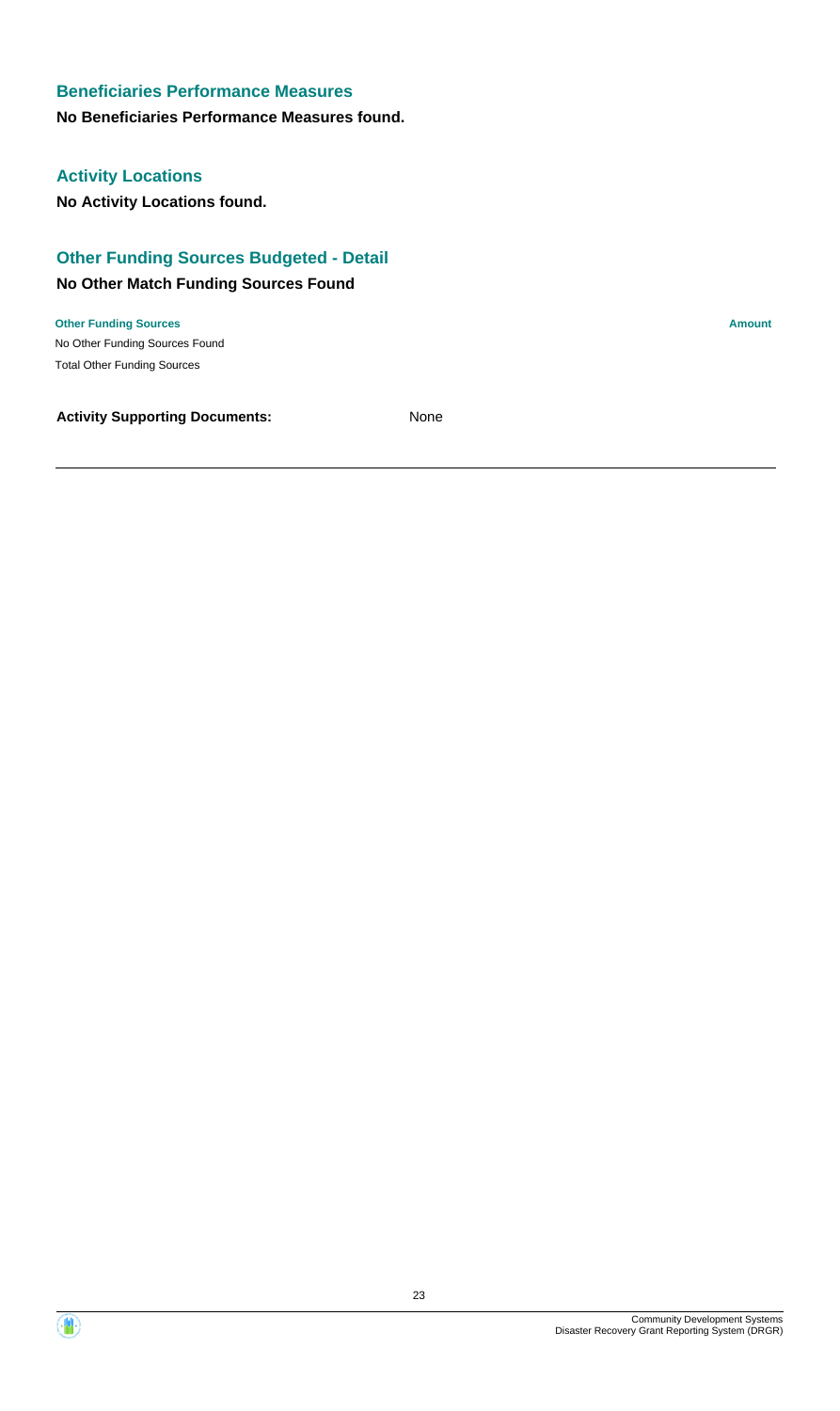# **Grantee Activity Number:**

# **TDHCA PI Administration Activity Title: TDHCA PI Administration**

# **Activitiy Type:**

**Projected Start Date: Benefit Type:** N/A TBD **National Objective:** 08/16/2013 ( ) Administration **Under Way Project Number:** 0006

# **Activity Status: Projected End Date: Completed Activity Actual End Date:** 12/30/2020 **Project Title:** Program Income

**Responsible Organization:**

| <b>Overall</b>                                 | Oct 1 thru Dec 31, 2020 | <b>To Date</b> |
|------------------------------------------------|-------------------------|----------------|
| <b>Total Projected Budget from All Sources</b> | \$0.00                  | \$1,423,424.07 |
| <b>Total Budget</b>                            | \$20,000.00             | \$1,423,424.07 |
| <b>Total Obligated</b>                         | \$20,000.00             | \$1,403,424.07 |
| <b>Total Funds Drawdown</b>                    | \$10,627.02             | \$1,391,335.83 |
| <b>Program Funds Drawdown</b>                  | \$0.00                  | \$389,349.00   |
| <b>Program Income Drawdown</b>                 | \$10,627.02             | \$1,001,986.83 |
| <b>Program Income Received</b>                 | \$0.00                  | \$0.00         |
| <b>Total Funds Expended</b>                    | \$0.00                  | \$224,599.52   |
| TBD.                                           | \$0.00                  | \$224,599.52   |
| <b>Most Impacted and Distressed Expended</b>   | \$0.00                  | \$0.00         |

#### **Activity Description:**

Program Income Administration for the Texas Department of Housing and Community Affairs (TDHCA).

#### **Location Description:**

n/a

#### **Activity Progress Narrative:**

TDHCA continued to administer NSP within program requirements by obligating and disbursing Program Income for administration this quarter.

#### **Accomplishments Performance Measures**

**No Accomplishments Performance Measures**